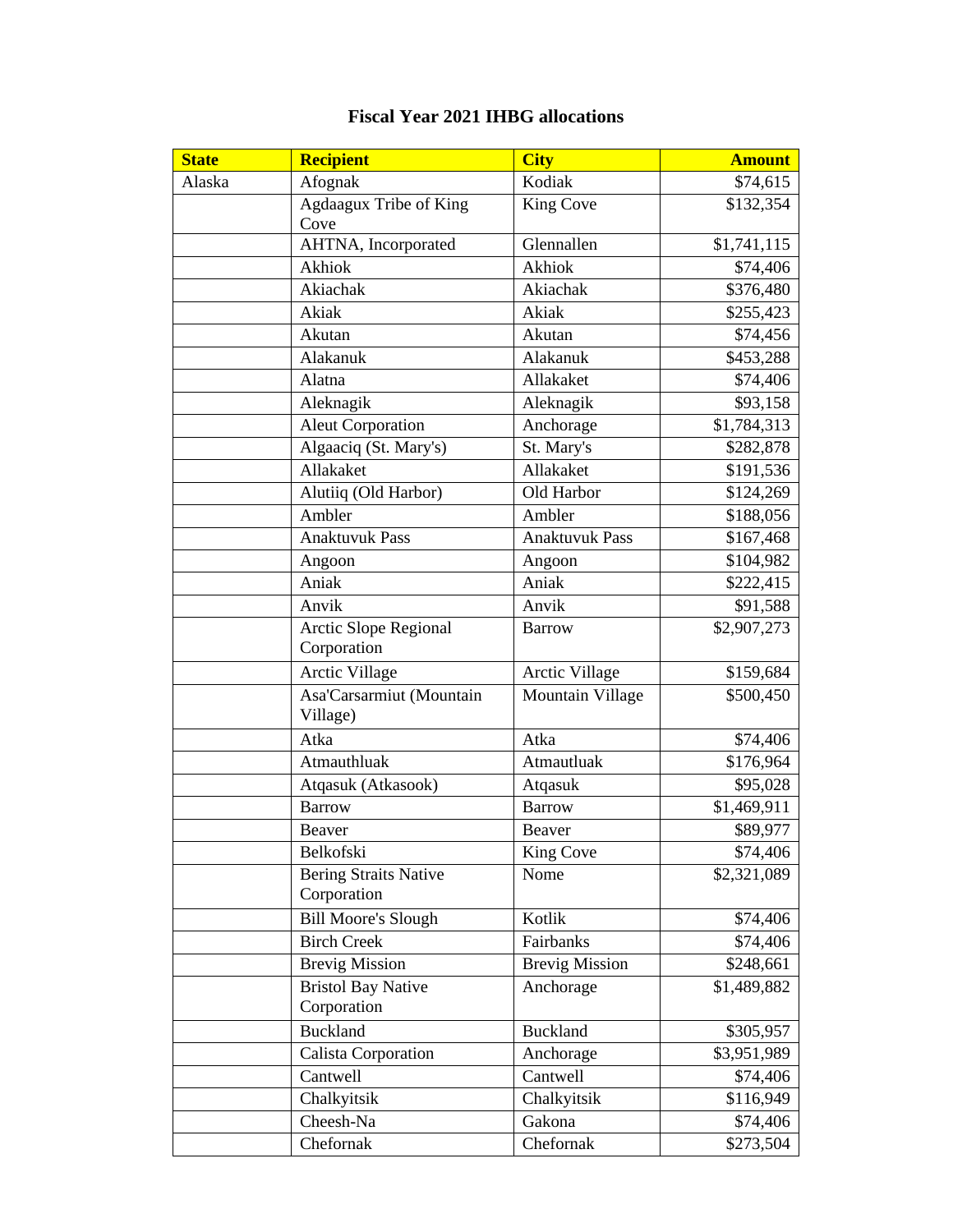| Chenega (Chanega)                           | Chenega Bay          | \$74,406     |
|---------------------------------------------|----------------------|--------------|
| Chevak                                      | Chevak               | \$665,425    |
| Chickaloon                                  | Chickaloon           | \$98,511     |
| Chignik Bay Tribal Council                  | Chignik              | \$74,406     |
| Chignik Lagoon                              | Chignik Lagoon       | \$74,406     |
| Chignik Lake                                | Chignik Lake         | \$74,406     |
| Chilkat (Klukwan)                           | Haines               | \$74,406     |
| Chilkoot (Haines)                           | Haines               | \$90,184     |
| Chinik (Golovin)                            | Golovin              | \$137,174    |
| Chitina                                     | Chitina              | \$74,406     |
| Chuathbaluk (Russian<br>Mission, Kuskokwim) | Chuathbaluk          | \$79,694     |
| Chugach Alaska Corporation                  | Anchorage            | \$2,634,643  |
| Chuloonawick                                | Emmonak              | \$74,406     |
| Circle                                      | Circle               | \$94,944     |
| Clark's Point                               | <b>Clarks Point</b>  | \$74,406     |
| Cook Inlet Region, Inc.                     | Anchorage            | \$14,054,072 |
| Council                                     | Nome                 | \$74,406     |
| Craig                                       | Craig                | \$126,441    |
| <b>Crooked Creek</b>                        | <b>Crooked Creek</b> | \$74,572     |
| Curyung (Dillingham)                        | Dillingham           | \$576,409    |
| Deering                                     | Deering              | \$83,722     |
| Diomede (Inalik)                            | Diomede              | \$80,299     |
| Dot Lake                                    | Fairbanks            | \$74,406     |
| Douglas                                     | Juneau               | \$358,133    |
| Doyon, Ltd.                                 | Fairbanks            | \$5,065,938  |
| Eagle                                       | Eagle                | \$74,406     |
| Eek                                         | Eek                  | \$371,653    |
| Egegik                                      | Egegik               | \$74,406     |
| Eklutna                                     | Chugiak              | \$74,402     |
| Ekuk                                        | Dillingham           | \$74,406     |
| Ekwok                                       | Ekwok                | \$74,406     |
| Elim                                        | Elim                 | \$231,067    |
| Emmonak                                     | Emmonak              | \$418,348    |
| Evansville (Bettles Field)                  | <b>Bettles</b>       | \$74,406     |
| Eyak                                        | Cordova              | \$123,248    |
| <b>False Pass</b>                           | <b>False Pass</b>    | \$74,406     |
| Fort Yukon                                  | Fort Yukon           | \$439,016    |
| Gakona                                      | Gakona               | \$74,406     |
| Galena (Louden Village)                     | Galena               | \$156,281    |
| Gambell                                     | Gambell              | \$499,724    |
| Georgetown                                  | Anchorage            | \$74,406     |
| Goodnews Bay                                | Goodnews Bay         | \$160,812    |
| Grayling (Hokikachuk)                       | Grayling             | \$159,124    |
| Gulkana                                     | Gakona               | \$74,402     |
| Hamilton                                    | Kotlik               | \$74,406     |
| <b>Healy Lake</b>                           | Fairbanks            | \$74,406     |
| <b>Holy Cross</b>                           | <b>Holy Cross</b>    | \$132,496    |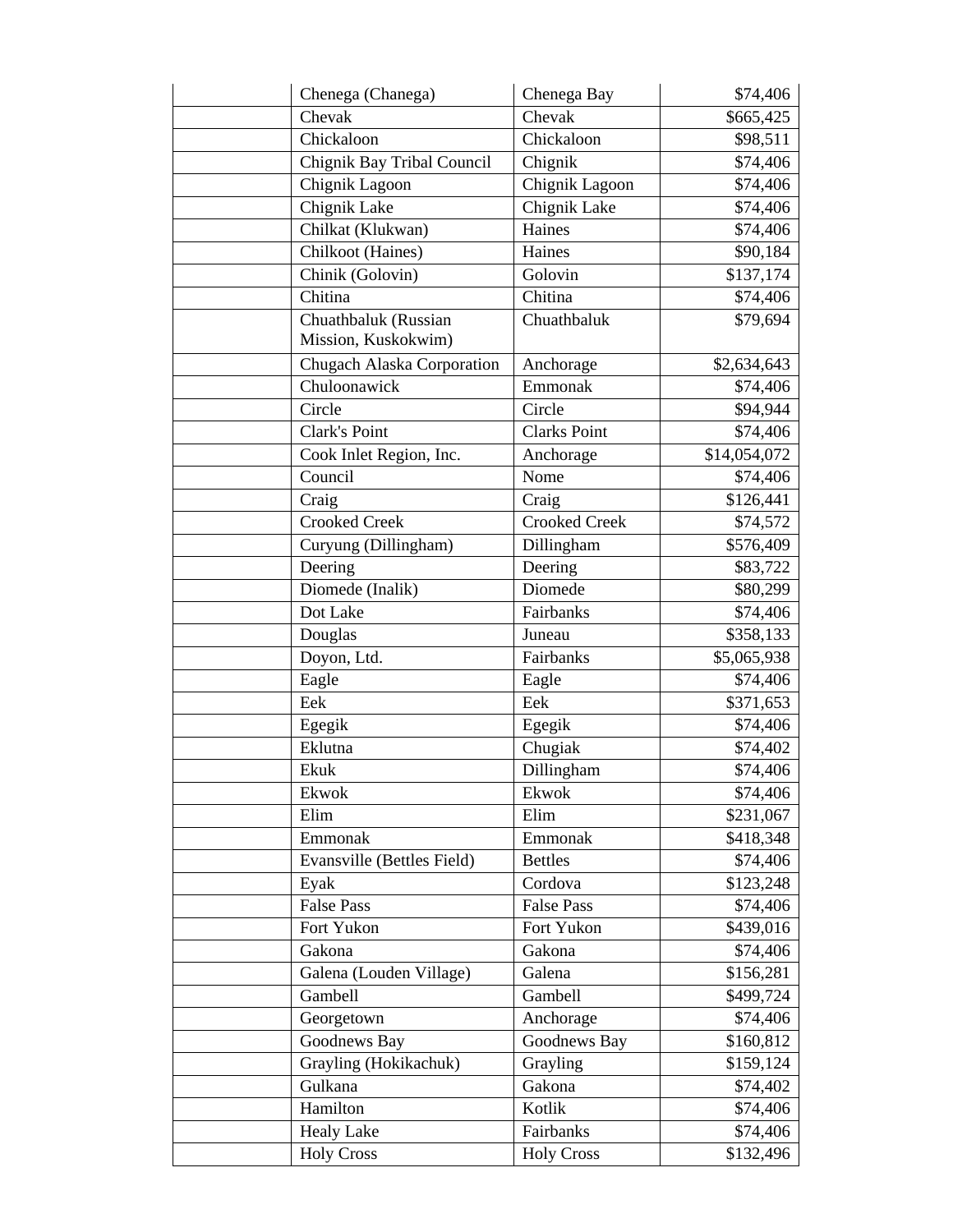| Hoonah                              | Hoonah             | \$135,926   |
|-------------------------------------|--------------------|-------------|
| Hooper Bay                          | Hooper Bay         | \$719,364   |
| Hughes                              | Hughes             | \$74,406    |
| Huslia                              | Huslia             | \$220,604   |
| Hydaburg                            | Hydaburg           | \$85,302    |
| Igiugig                             | Igugig             | \$74,406    |
| Iliamna                             | Iliamna            | \$74,406    |
| <b>Iqurmuit Traditional Council</b> | Russian Mission    | \$159,670   |
| <b>Ivanof Bay</b>                   | Anchorage          | \$74,406    |
| Kaguyak                             | Akhiok             | \$74,406    |
| Kake                                | Kake               | \$136,527   |
| Kaktovik                            | Kaktovik           | \$105,632   |
| Kalskag                             | Kalskag            | \$179,628   |
| Kaltag                              | Kaltag             | \$100,116   |
| Kanatak                             | Wasilla            | \$74,406    |
| Karluk                              | Karluk             | \$74,406    |
| Kasaan                              | Ketchikan          | \$74,406    |
| Kasigluk                            | Kasigluk           | \$322,265   |
| Kenaitze                            | Kenai              | \$905,894   |
| Ketchikan                           | Ketchikan          | \$899,846   |
| Kiana                               | Kiana              | \$212,029   |
| King Island                         | Nome               | \$216,315   |
| <b>King Salmon</b>                  | <b>King Salmon</b> | \$74,406    |
| Kipnuk                              | Kipnuk             | \$601,260   |
| Kivalina                            | Kivalina           | \$380,259   |
| Klawock                             | Klawock            | \$107,089   |
| Kluti Kaah (Copper Center)          | Copper Center      | \$84,479    |
| Knik                                | Wasilla            | \$1,390,299 |
| Kobuk                               | Kobuk              | \$74,565    |
| Kokhanok                            | Kokhanok           | \$119,642   |
| Kongiganak                          | Kongiganak         | \$286,057   |
| Koniag, Incorporated                | Kodiak             | \$3,698,764 |
| Kotlik                              | Kotlik             | \$379,205   |
| Kotzebue                            | Kotzebue           | \$1,087,607 |
| Koyuk                               | Koyuk              | \$136,400   |
| Koyukuk                             | Koyukuk            | \$137,062   |
| Kwethluk                            | Kwethluk           | \$470,086   |
| Kwigillingok                        | Kwigillingok       | \$174,063   |
| Kwinhagak (Quinhagak)               | Quinhagak          | \$453,324   |
| Larsen Bay                          | Larsen Bay         | \$74,406    |
| Levelock                            | Levelock           | \$74,600    |
| Lime Village                        | McGrath            | \$74,406    |
| Lower Kalskag                       | Lower Kalskag      | \$219,254   |
| <b>Manley Hot Springs</b>           | Manley Hot         | \$74,406    |
|                                     | Springs            |             |
| Manokotak                           | Manokotak          | \$346,126   |
| Marshall (Fortuna Ledge)            | Marshall           | \$225,531   |
| Mary's Igloo                        | Teller             | \$74,406    |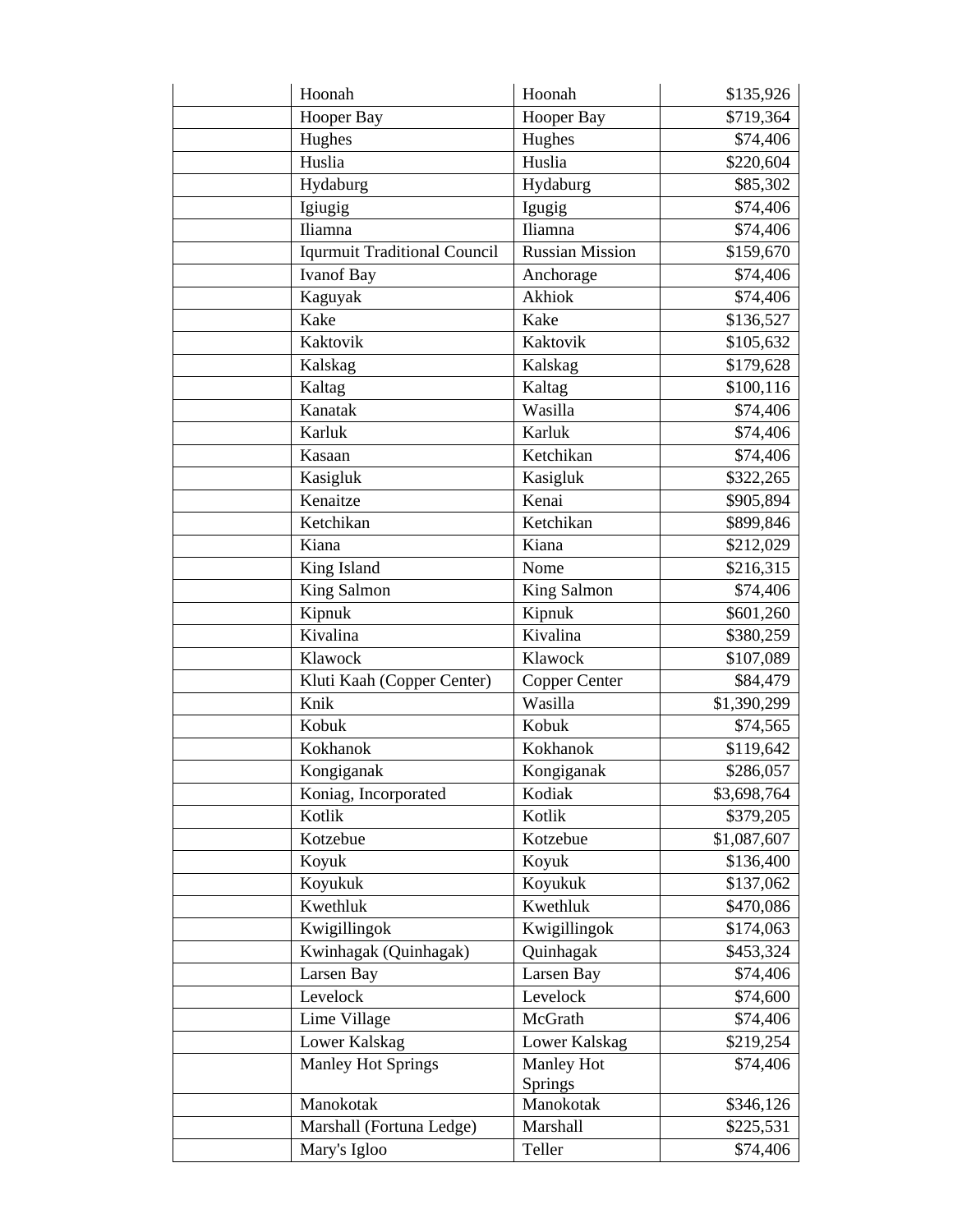| McGrath                         | McGrath              | \$74,705    |
|---------------------------------|----------------------|-------------|
| Mekoryuk                        | Mekoryuk             | \$121,968   |
| Mentasta                        | Mentasta Lake        | \$83,720    |
| Metlakatla (Annette Island)     | Metlakatla           | \$1,370,241 |
| Minto                           | Minto                | \$132,568   |
| Naknek                          | <b>Naknek</b>        | \$74,636    |
| <b>NANA</b> Corporation         | Anchorage            | \$2,802,479 |
| Nanwelek (English Bay)          | Nanwalek             | \$74,707    |
| Napaimute                       | <b>Bethel</b>        | \$74,406    |
| Napakiak                        | Napakiak             | \$312,204   |
| Napaskiak                       | Napaskiak            | \$246,644   |
| Nelson Lagoon                   | Nelson Lagoon        | \$74,406    |
| Nenana                          | Nenana               | \$80,379    |
| New Koliganek                   | Koliganek            | \$113,915   |
| New Stuyahok                    | New Stuyahok         | \$338,069   |
| Newhalen                        | Newhalen             | \$79,792    |
| <b>Newtok</b>                   | Newtok               | \$233,821   |
| Nightmute                       | Nightmute            | \$136,808   |
| Nikolai                         | Nikolai              | \$83,126    |
| Nikolski                        | Nikolski             | \$74,406    |
| Ninilchik                       | Ninilchik            | \$390,053   |
| Noatak                          | Noatak               | \$213,420   |
| Nome Eskimo Community           | Nome                 | \$857,717   |
| Nondalton                       | Nondalton            | \$91,744    |
| Noorvik                         | Noorvik              | \$326,887   |
| Northway                        | Northway             | \$133,351   |
| Nuiqsut (Nooiksut)              | Nuiqsut              | \$172,116   |
| Nulato                          | Nulato               | \$157,060   |
| Nunakauyarmiut (Toksook<br>Bay) | <b>Toksook Bay</b>   | \$316,173   |
| Nunam Iqua (Sheldon's<br>Point) | Nunam Iqua           | \$74,683    |
| Nunapitchuk                     | Nunapitchuk          | \$334,523   |
| Ohogamiut                       | Marshall             | \$74,406    |
| Orutsararmuit (Bethel)          | <b>Bethel</b>        | \$1,909,023 |
| Oscarville                      | Napaskiak            | \$74,406    |
| Ouzinkie                        | Ouzinkie             | \$74,518    |
| Paimiut                         | Hooper Bay           | \$74,406    |
| Pauloff Harbor Village          | Sand Point           | \$74,406    |
| Pedro Bay                       | Pedro Bay            | \$74,406    |
| Perryville                      | Perryville           | \$77,155    |
| Petersburg                      | Petersburg           | \$123,528   |
| Pilot Point                     | Pilot Point          | \$74,406    |
| <b>Pilot Station</b>            | <b>Pilot Station</b> | \$364,520   |
| Pitka's Point                   | St. Mary's           | \$79,063    |
| Platinum                        | Platinum             | \$74,401    |
| Point Hope                      | Point Hope           | \$357,512   |
| Point Lay                       | Point Lay            | \$181,918   |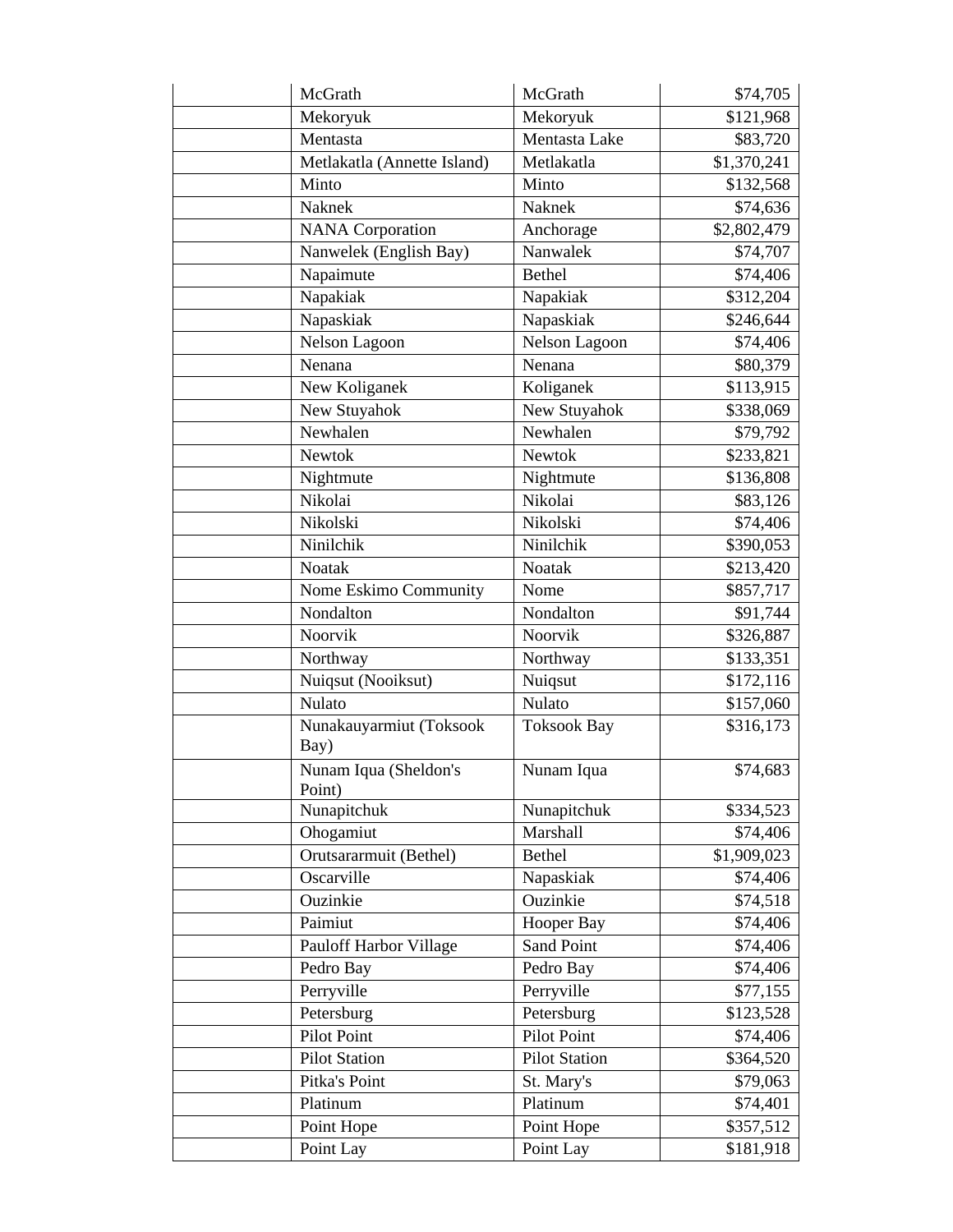| Port Graham                                               | Port Graham            | \$74,611    |
|-----------------------------------------------------------|------------------------|-------------|
| Port Heiden                                               | Port Heiden            | \$74,406    |
| Port Lions                                                | Port Lions             | \$74,570    |
| Portage Creek                                             | Anchorage              | \$74,406    |
| Qagan Tayagungin (Sand<br>Point)                          | <b>Sand Point</b>      | \$192,581   |
| Qawalangin (Unalaska)                                     | Unalaska               | \$74,600    |
| Rampart                                                   | Rampart                | \$74,664    |
| Red Devil                                                 | Red Devil              | \$74,406    |
| Ruby                                                      | Ruby                   | \$171,511   |
| Saint George Island                                       | St George Island       | \$74,406    |
| Saint Michael                                             | St. Michael            | \$294,425   |
| Saint Paul Island                                         | St. Paul Island        | \$184,628   |
| Salamatoff                                                | Kenai                  | \$74,427    |
| Savoonga                                                  | Savoonga               | \$667,863   |
| Saxman                                                    | Ketchikan              | \$83,066    |
| Scammon Bay                                               | Scammon Bay            | \$363,697   |
| Selawik                                                   | Selawik                | \$454,832   |
| Seldovia                                                  | Seldovia               | \$74,406    |
| Shageluk                                                  | Shageluk               | \$93,765    |
| Shaktoolik                                                | Shaktoolik             | \$125,765   |
| Shishmaref                                                | Shishmaref             | \$464,655   |
| Shungnak                                                  | Shungnak               | \$139,172   |
| Sitka Tribe (Baranof Island)                              | Sitka                  | \$1,179,607 |
| Skagway                                                   | Skagway                | \$74,556    |
| Sleetmute                                                 | Sleetmute              | \$74,611    |
| Solomon                                                   | Nome                   | \$74,406    |
| South Naknek                                              | Wasilla                | \$74,406    |
| <b>Stebbins Community</b><br>Association                  | <b>Stebbins</b>        | \$431,398   |
| <b>Stevens Village</b>                                    | <b>Stevens Village</b> | \$74,479    |
| <b>Stony River</b>                                        | <b>Stony River</b>     | \$74,451    |
| Sun'aq Tribe of Kodiak<br>(Shoonaq')                      | Kodiak                 | \$329,366   |
| Takotna                                                   | Takotna                | \$74,484    |
| Tanacross                                                 | <b>Tanacross</b>       | \$129,552   |
| Tanana                                                    | Tanana                 | \$175,311   |
| Tangirnaq (Lesnoi)                                        | Kodiak                 | \$74,406    |
| Tatitlek                                                  | <b>Tatitlek</b>        | \$74,406    |
| Tazlina                                                   | Glennallen             | \$74,406    |
| Telida                                                    | McGrath                | \$74,406    |
| Teller                                                    | Teller                 | \$151,668   |
| Tetlin                                                    | Tetlin                 | \$94,216    |
| Tlingit and Haida Indian<br><b>Tribes Central Council</b> | Juneau                 | \$5,180,030 |
| Togiak                                                    | Togiak                 | \$386,478   |
| Tuluksak                                                  | Tuluksak               | \$258,386   |
| Tuntutuliak                                               | Tuntutuliak            | \$369,173   |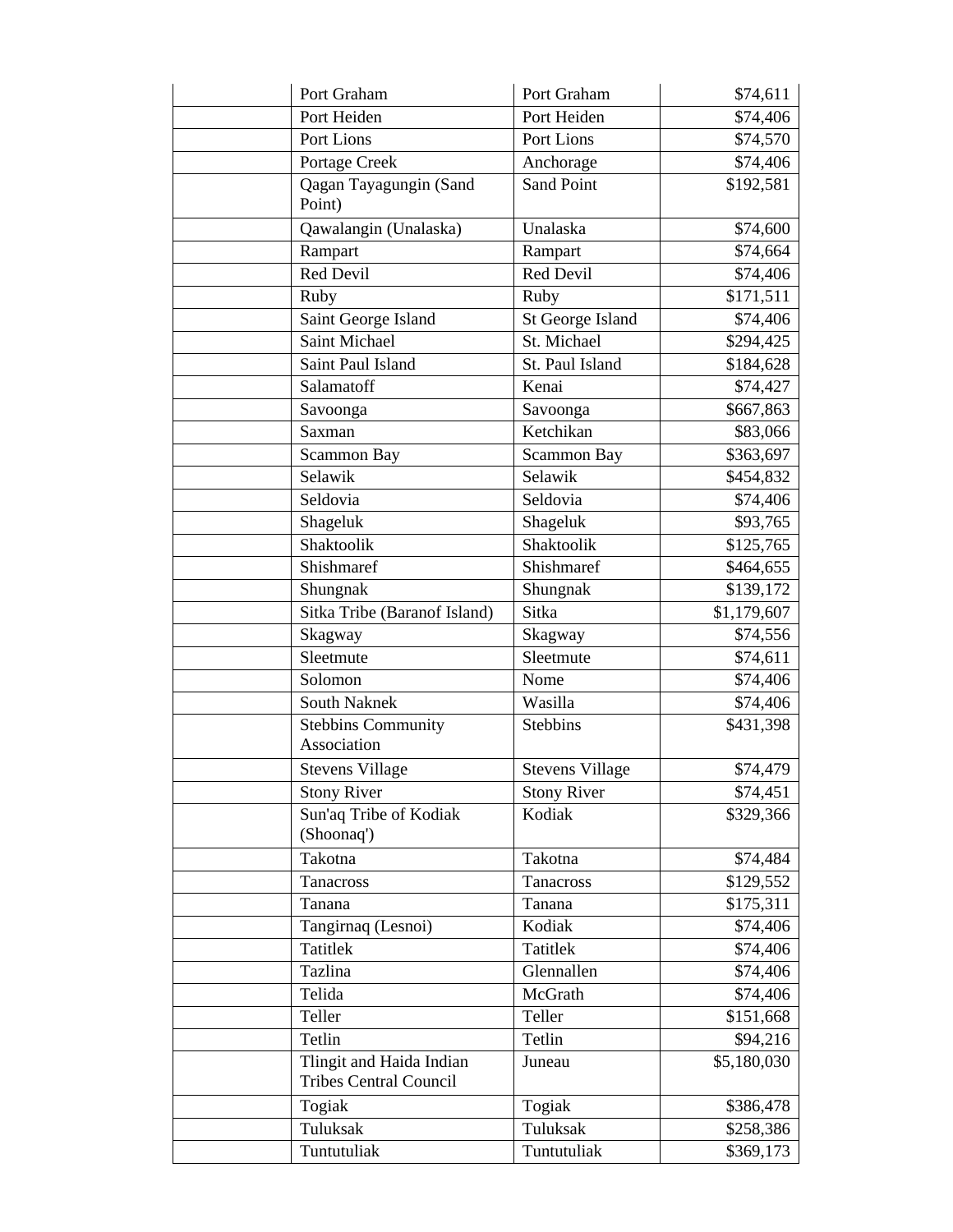| <b>Twin Hills</b><br><b>Twin Hills</b><br>\$78,221<br>\$163,104<br>Tyonek<br>Tyonek<br>Ugashik<br>Anchorage<br>\$74,406<br>Umkumiut<br>Nightmute<br>\$74,406<br>Unalakleet<br>Unalakleet<br>\$288,900<br><b>Sand Point</b><br>\$74,406<br>Unga<br>Venetie<br>Venetie<br>\$203,118<br>Wainwright<br>Wainwright<br>\$284,108<br>Wales<br>Wales<br>\$198,165<br>White Mountain<br>White Mountain<br>\$148,329<br>Wrangell<br>Wrangell<br>\$112,346<br>Yakutat<br>Yakutat<br>\$105,364<br>Yupiit of Andreafski<br>St. Mary's<br>\$89,100<br><b>MOWA Band of Choctaw</b><br>Mt. Vernon<br>\$2,078,626<br>Indians<br>Poarch Band of Creeks<br>\$1,292,204<br>Atmore<br>Ak-Chin Indian Community<br>Maricopa<br>\$475,313<br>Cocopah Tribe<br>\$918,679<br>Somerton<br>Colorado River Indian Tribes<br>Parker<br>\$2,660,973<br>Fort McDowell Yavapai<br><b>Fountain Hills</b><br>\$183,047<br>Nation<br>Gila River Indian<br>Sacaton<br>\$7,658,571<br>Community<br>Havasupai Tribe<br>\$138,101<br>Supai<br>Hopi Tribe<br>Kykotsmovi<br>\$6,560,593<br>Hualapai Indian Tribe<br>Peach Springs<br>\$1,697,757<br>Kaibab Band of Paiute<br>Fredonia<br>\$436,555<br>Indians<br><b>Window Rock</b><br>Navajo Nation<br>\$72,024,391<br>Pascua Yaqui Tribe<br>\$4,753,678<br>Tucson<br>Winterhaven<br>Quechan Tribe<br>Salt River Pima-Maricopa<br>Scottsdale<br>\$2,284,108<br><b>Indian Community</b><br>San Carlos Apache Tribe<br>San Carlos<br>\$6,209,502<br>San Juan Southern Paiute<br>Tuba City<br>\$102,818<br>Tribe<br>Tohono O'Odham Nation<br>Sells<br>\$10,719,529<br>Tonto Apache Tribe of<br>\$74,406<br>Payson<br>Arizona<br>Whiteriver<br>\$7,670,562<br>White Mountain Apache<br>(Fort Apache)<br>Yavapai-Apache Nation<br>Camp Verde<br>\$1,129,423<br>(Camp Verde)<br>Yavapai-Prescott Indian<br>Prescott<br>\$74,406<br>Tribe<br>Agua Caliente Band of<br>\$148,555<br>Palm Springs<br>Cahuilla Indians<br>Alturas Indian Rancheria<br>Alturas<br>\$74,406 |            | Tununak | Tununak | \$229,709   |
|-------------------------------------------------------------------------------------------------------------------------------------------------------------------------------------------------------------------------------------------------------------------------------------------------------------------------------------------------------------------------------------------------------------------------------------------------------------------------------------------------------------------------------------------------------------------------------------------------------------------------------------------------------------------------------------------------------------------------------------------------------------------------------------------------------------------------------------------------------------------------------------------------------------------------------------------------------------------------------------------------------------------------------------------------------------------------------------------------------------------------------------------------------------------------------------------------------------------------------------------------------------------------------------------------------------------------------------------------------------------------------------------------------------------------------------------------------------------------------------------------------------------------------------------------------------------------------------------------------------------------------------------------------------------------------------------------------------------------------------------------------------------------------------------------------------------------------------------------------------------------------------------------------------------------------------------------------------------------|------------|---------|---------|-------------|
|                                                                                                                                                                                                                                                                                                                                                                                                                                                                                                                                                                                                                                                                                                                                                                                                                                                                                                                                                                                                                                                                                                                                                                                                                                                                                                                                                                                                                                                                                                                                                                                                                                                                                                                                                                                                                                                                                                                                                                         |            |         |         |             |
|                                                                                                                                                                                                                                                                                                                                                                                                                                                                                                                                                                                                                                                                                                                                                                                                                                                                                                                                                                                                                                                                                                                                                                                                                                                                                                                                                                                                                                                                                                                                                                                                                                                                                                                                                                                                                                                                                                                                                                         |            |         |         |             |
|                                                                                                                                                                                                                                                                                                                                                                                                                                                                                                                                                                                                                                                                                                                                                                                                                                                                                                                                                                                                                                                                                                                                                                                                                                                                                                                                                                                                                                                                                                                                                                                                                                                                                                                                                                                                                                                                                                                                                                         |            |         |         |             |
|                                                                                                                                                                                                                                                                                                                                                                                                                                                                                                                                                                                                                                                                                                                                                                                                                                                                                                                                                                                                                                                                                                                                                                                                                                                                                                                                                                                                                                                                                                                                                                                                                                                                                                                                                                                                                                                                                                                                                                         |            |         |         |             |
|                                                                                                                                                                                                                                                                                                                                                                                                                                                                                                                                                                                                                                                                                                                                                                                                                                                                                                                                                                                                                                                                                                                                                                                                                                                                                                                                                                                                                                                                                                                                                                                                                                                                                                                                                                                                                                                                                                                                                                         |            |         |         |             |
|                                                                                                                                                                                                                                                                                                                                                                                                                                                                                                                                                                                                                                                                                                                                                                                                                                                                                                                                                                                                                                                                                                                                                                                                                                                                                                                                                                                                                                                                                                                                                                                                                                                                                                                                                                                                                                                                                                                                                                         |            |         |         |             |
|                                                                                                                                                                                                                                                                                                                                                                                                                                                                                                                                                                                                                                                                                                                                                                                                                                                                                                                                                                                                                                                                                                                                                                                                                                                                                                                                                                                                                                                                                                                                                                                                                                                                                                                                                                                                                                                                                                                                                                         |            |         |         |             |
|                                                                                                                                                                                                                                                                                                                                                                                                                                                                                                                                                                                                                                                                                                                                                                                                                                                                                                                                                                                                                                                                                                                                                                                                                                                                                                                                                                                                                                                                                                                                                                                                                                                                                                                                                                                                                                                                                                                                                                         |            |         |         |             |
|                                                                                                                                                                                                                                                                                                                                                                                                                                                                                                                                                                                                                                                                                                                                                                                                                                                                                                                                                                                                                                                                                                                                                                                                                                                                                                                                                                                                                                                                                                                                                                                                                                                                                                                                                                                                                                                                                                                                                                         |            |         |         |             |
|                                                                                                                                                                                                                                                                                                                                                                                                                                                                                                                                                                                                                                                                                                                                                                                                                                                                                                                                                                                                                                                                                                                                                                                                                                                                                                                                                                                                                                                                                                                                                                                                                                                                                                                                                                                                                                                                                                                                                                         |            |         |         |             |
|                                                                                                                                                                                                                                                                                                                                                                                                                                                                                                                                                                                                                                                                                                                                                                                                                                                                                                                                                                                                                                                                                                                                                                                                                                                                                                                                                                                                                                                                                                                                                                                                                                                                                                                                                                                                                                                                                                                                                                         |            |         |         |             |
|                                                                                                                                                                                                                                                                                                                                                                                                                                                                                                                                                                                                                                                                                                                                                                                                                                                                                                                                                                                                                                                                                                                                                                                                                                                                                                                                                                                                                                                                                                                                                                                                                                                                                                                                                                                                                                                                                                                                                                         |            |         |         |             |
|                                                                                                                                                                                                                                                                                                                                                                                                                                                                                                                                                                                                                                                                                                                                                                                                                                                                                                                                                                                                                                                                                                                                                                                                                                                                                                                                                                                                                                                                                                                                                                                                                                                                                                                                                                                                                                                                                                                                                                         |            |         |         |             |
|                                                                                                                                                                                                                                                                                                                                                                                                                                                                                                                                                                                                                                                                                                                                                                                                                                                                                                                                                                                                                                                                                                                                                                                                                                                                                                                                                                                                                                                                                                                                                                                                                                                                                                                                                                                                                                                                                                                                                                         | Alabama    |         |         |             |
|                                                                                                                                                                                                                                                                                                                                                                                                                                                                                                                                                                                                                                                                                                                                                                                                                                                                                                                                                                                                                                                                                                                                                                                                                                                                                                                                                                                                                                                                                                                                                                                                                                                                                                                                                                                                                                                                                                                                                                         |            |         |         |             |
|                                                                                                                                                                                                                                                                                                                                                                                                                                                                                                                                                                                                                                                                                                                                                                                                                                                                                                                                                                                                                                                                                                                                                                                                                                                                                                                                                                                                                                                                                                                                                                                                                                                                                                                                                                                                                                                                                                                                                                         | Arizona    |         |         |             |
|                                                                                                                                                                                                                                                                                                                                                                                                                                                                                                                                                                                                                                                                                                                                                                                                                                                                                                                                                                                                                                                                                                                                                                                                                                                                                                                                                                                                                                                                                                                                                                                                                                                                                                                                                                                                                                                                                                                                                                         |            |         |         |             |
|                                                                                                                                                                                                                                                                                                                                                                                                                                                                                                                                                                                                                                                                                                                                                                                                                                                                                                                                                                                                                                                                                                                                                                                                                                                                                                                                                                                                                                                                                                                                                                                                                                                                                                                                                                                                                                                                                                                                                                         |            |         |         |             |
|                                                                                                                                                                                                                                                                                                                                                                                                                                                                                                                                                                                                                                                                                                                                                                                                                                                                                                                                                                                                                                                                                                                                                                                                                                                                                                                                                                                                                                                                                                                                                                                                                                                                                                                                                                                                                                                                                                                                                                         |            |         |         |             |
|                                                                                                                                                                                                                                                                                                                                                                                                                                                                                                                                                                                                                                                                                                                                                                                                                                                                                                                                                                                                                                                                                                                                                                                                                                                                                                                                                                                                                                                                                                                                                                                                                                                                                                                                                                                                                                                                                                                                                                         |            |         |         |             |
|                                                                                                                                                                                                                                                                                                                                                                                                                                                                                                                                                                                                                                                                                                                                                                                                                                                                                                                                                                                                                                                                                                                                                                                                                                                                                                                                                                                                                                                                                                                                                                                                                                                                                                                                                                                                                                                                                                                                                                         |            |         |         |             |
|                                                                                                                                                                                                                                                                                                                                                                                                                                                                                                                                                                                                                                                                                                                                                                                                                                                                                                                                                                                                                                                                                                                                                                                                                                                                                                                                                                                                                                                                                                                                                                                                                                                                                                                                                                                                                                                                                                                                                                         |            |         |         |             |
|                                                                                                                                                                                                                                                                                                                                                                                                                                                                                                                                                                                                                                                                                                                                                                                                                                                                                                                                                                                                                                                                                                                                                                                                                                                                                                                                                                                                                                                                                                                                                                                                                                                                                                                                                                                                                                                                                                                                                                         |            |         |         |             |
|                                                                                                                                                                                                                                                                                                                                                                                                                                                                                                                                                                                                                                                                                                                                                                                                                                                                                                                                                                                                                                                                                                                                                                                                                                                                                                                                                                                                                                                                                                                                                                                                                                                                                                                                                                                                                                                                                                                                                                         |            |         |         |             |
|                                                                                                                                                                                                                                                                                                                                                                                                                                                                                                                                                                                                                                                                                                                                                                                                                                                                                                                                                                                                                                                                                                                                                                                                                                                                                                                                                                                                                                                                                                                                                                                                                                                                                                                                                                                                                                                                                                                                                                         |            |         |         |             |
|                                                                                                                                                                                                                                                                                                                                                                                                                                                                                                                                                                                                                                                                                                                                                                                                                                                                                                                                                                                                                                                                                                                                                                                                                                                                                                                                                                                                                                                                                                                                                                                                                                                                                                                                                                                                                                                                                                                                                                         |            |         |         |             |
|                                                                                                                                                                                                                                                                                                                                                                                                                                                                                                                                                                                                                                                                                                                                                                                                                                                                                                                                                                                                                                                                                                                                                                                                                                                                                                                                                                                                                                                                                                                                                                                                                                                                                                                                                                                                                                                                                                                                                                         |            |         |         | \$1,776,785 |
|                                                                                                                                                                                                                                                                                                                                                                                                                                                                                                                                                                                                                                                                                                                                                                                                                                                                                                                                                                                                                                                                                                                                                                                                                                                                                                                                                                                                                                                                                                                                                                                                                                                                                                                                                                                                                                                                                                                                                                         |            |         |         |             |
|                                                                                                                                                                                                                                                                                                                                                                                                                                                                                                                                                                                                                                                                                                                                                                                                                                                                                                                                                                                                                                                                                                                                                                                                                                                                                                                                                                                                                                                                                                                                                                                                                                                                                                                                                                                                                                                                                                                                                                         |            |         |         |             |
|                                                                                                                                                                                                                                                                                                                                                                                                                                                                                                                                                                                                                                                                                                                                                                                                                                                                                                                                                                                                                                                                                                                                                                                                                                                                                                                                                                                                                                                                                                                                                                                                                                                                                                                                                                                                                                                                                                                                                                         |            |         |         |             |
|                                                                                                                                                                                                                                                                                                                                                                                                                                                                                                                                                                                                                                                                                                                                                                                                                                                                                                                                                                                                                                                                                                                                                                                                                                                                                                                                                                                                                                                                                                                                                                                                                                                                                                                                                                                                                                                                                                                                                                         |            |         |         |             |
|                                                                                                                                                                                                                                                                                                                                                                                                                                                                                                                                                                                                                                                                                                                                                                                                                                                                                                                                                                                                                                                                                                                                                                                                                                                                                                                                                                                                                                                                                                                                                                                                                                                                                                                                                                                                                                                                                                                                                                         |            |         |         |             |
|                                                                                                                                                                                                                                                                                                                                                                                                                                                                                                                                                                                                                                                                                                                                                                                                                                                                                                                                                                                                                                                                                                                                                                                                                                                                                                                                                                                                                                                                                                                                                                                                                                                                                                                                                                                                                                                                                                                                                                         |            |         |         |             |
|                                                                                                                                                                                                                                                                                                                                                                                                                                                                                                                                                                                                                                                                                                                                                                                                                                                                                                                                                                                                                                                                                                                                                                                                                                                                                                                                                                                                                                                                                                                                                                                                                                                                                                                                                                                                                                                                                                                                                                         |            |         |         |             |
|                                                                                                                                                                                                                                                                                                                                                                                                                                                                                                                                                                                                                                                                                                                                                                                                                                                                                                                                                                                                                                                                                                                                                                                                                                                                                                                                                                                                                                                                                                                                                                                                                                                                                                                                                                                                                                                                                                                                                                         |            |         |         |             |
|                                                                                                                                                                                                                                                                                                                                                                                                                                                                                                                                                                                                                                                                                                                                                                                                                                                                                                                                                                                                                                                                                                                                                                                                                                                                                                                                                                                                                                                                                                                                                                                                                                                                                                                                                                                                                                                                                                                                                                         | California |         |         |             |
|                                                                                                                                                                                                                                                                                                                                                                                                                                                                                                                                                                                                                                                                                                                                                                                                                                                                                                                                                                                                                                                                                                                                                                                                                                                                                                                                                                                                                                                                                                                                                                                                                                                                                                                                                                                                                                                                                                                                                                         |            |         |         |             |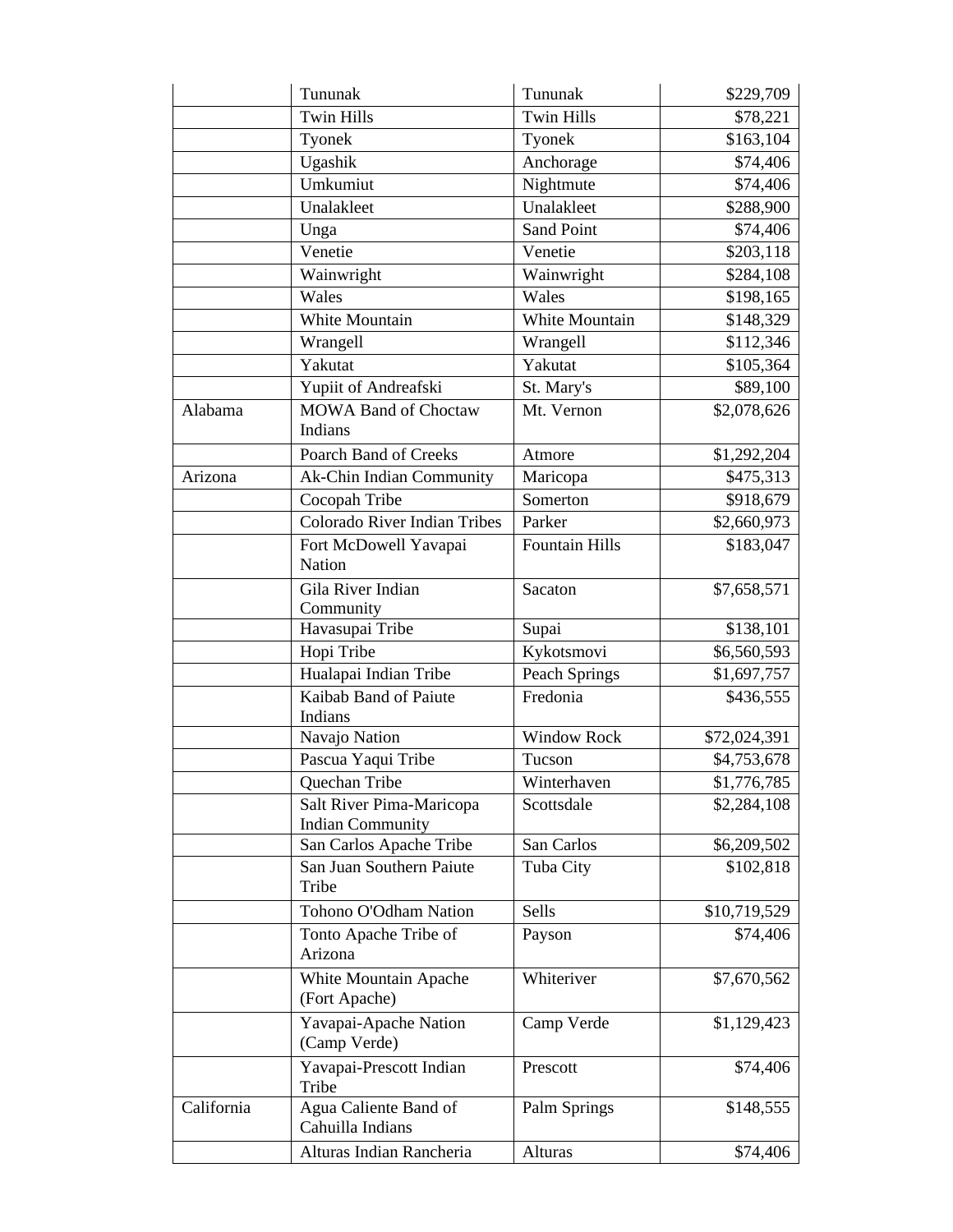| Augustine Band of Cahuilla<br>Indians                                    | Coachella         | \$74,406    |
|--------------------------------------------------------------------------|-------------------|-------------|
| Bear River Band of the<br>Rohnerville Rancheria                          | Loleta            | \$74,406    |
| Berry Creek Rancheria of<br>Maidu Indians                                | Oroville          | \$537,823   |
| Big Lagoon Rancheria                                                     | Trinidad          | \$74,406    |
| Big Pine Paiute Tribe of the<br><b>Owens Valley</b>                      | <b>Big Pine</b>   | \$445,246   |
| Big Sandy Rancheria of<br><b>Western Mono Indians</b>                    | Auberry           | \$254,093   |
| Big Valley Band of Pomo<br>Indians                                       | Lakeport          | \$509,851   |
| <b>Bishop Paiute Tribe</b>                                               | Bishop            | \$1,339,429 |
| Blue Lake Rancheria                                                      | <b>Blue Lake</b>  | \$74,406    |
| <b>Bridgeport Indian Colony</b>                                          | <b>Bridgeport</b> | \$208,149   |
| Buena Vista Rancheria of<br>Me-Wuk Indians                               | Sacramento        | \$74,406    |
| <b>Cabazon Band of Mission</b><br>Indians                                | Indio             | \$74,406    |
| Cachil DeHe Band of Wintun<br>Indians, Colusa Rancheria                  | Colusa            | \$74,406    |
| Cahto Tribe of the<br>Laytonville Rancheria                              | Laytonville       | \$422,612   |
| Cahuilla Band of Indians                                                 | Anza              | \$74,406    |
| California Valley Miwok<br>Tribe                                         | Stockton          | \$74,406    |
| Campo Band of Diegueno<br><b>Mission Indians</b>                         | Campo             | \$668,255   |
| Capitan Grande Band of<br>Diegueno Mission Indians                       | Lakeside          | \$176,864   |
| Cedarville Rancheria                                                     | Alturas           | \$74,406    |
| Chemehuevi Indian Tribe                                                  | Havasu Lake       | \$863,289   |
| Cher-Ae Heights Indian<br>Community (Trinidad<br>Rancheria)              | Trinidad          | \$74,406    |
| Cloverdale Rancheria of<br>Pomo Indians                                  | Cloverdale        | \$257,256   |
| Cold Springs Rancheria of<br>Mono Indians                                | Tollhouse         | \$431,126   |
| Coyote Valley Band of Pomo<br>Indians                                    | Redwood Valley    | \$576,495   |
| Death Valley Timba-sha<br><b>Shoshone Tribe</b>                          | Bishop            | \$99,088    |
| Dry Creek Rancheria Band of<br>Pomo Indians                              | Geyserville       | \$719,192   |
| Elem Indian Colony of Pomo<br><b>Indians (Sulphur Bank</b><br>Rancheria) | Lower Lake        | \$74,648    |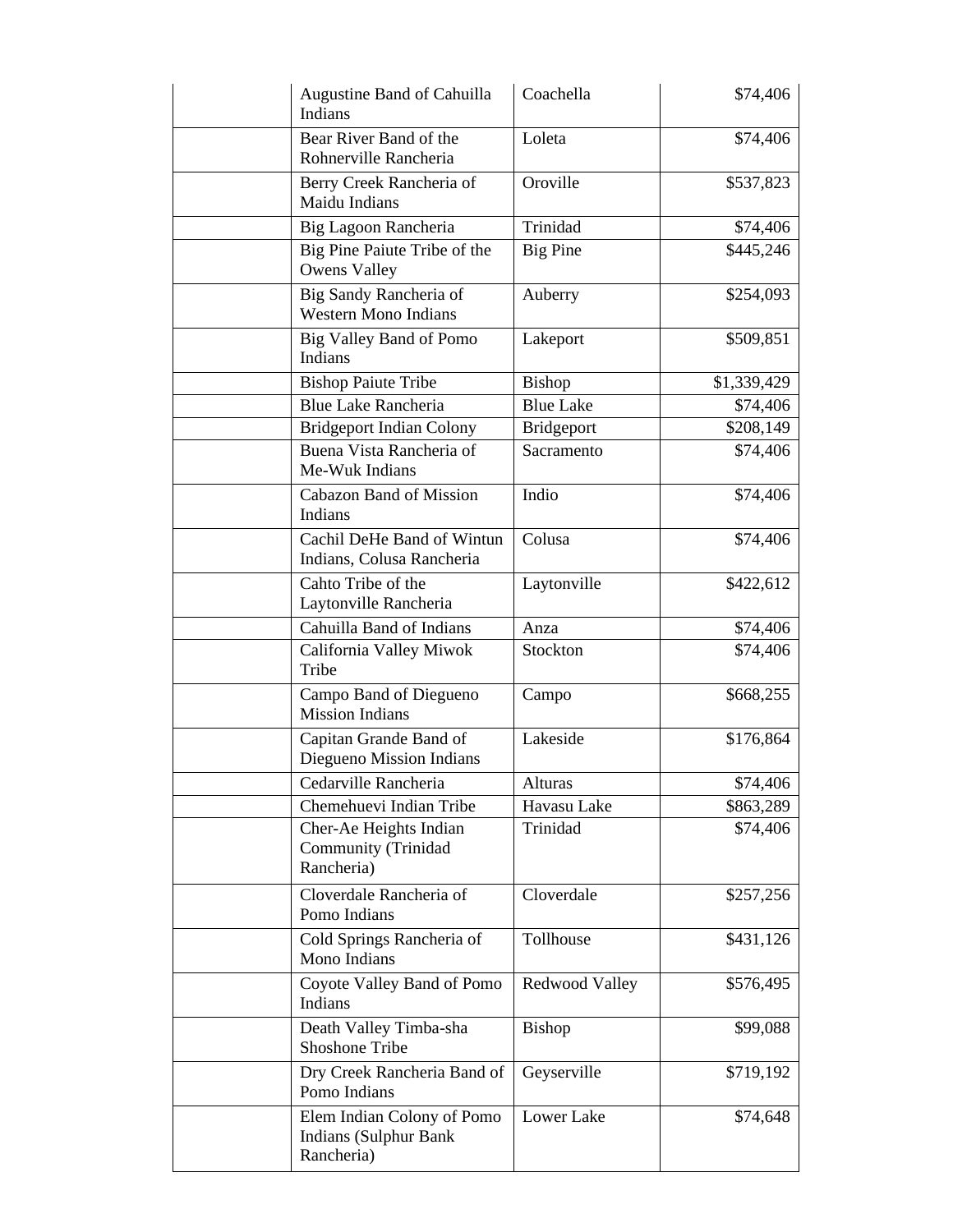| Elk Valley Rancheria                                       | <b>Crescent City</b>  | \$74,406    |
|------------------------------------------------------------|-----------------------|-------------|
| Enterprise Rancheria of                                    | Oroville              | \$560,921   |
| Maidu Indians                                              |                       |             |
| Ewiiaapaayp Band of                                        | Alpine                | \$74,406    |
| Kumeyaay Indians                                           |                       |             |
| Fort Bidwell Indian                                        | Fort Bidwell          | \$344,669   |
| Community                                                  |                       |             |
| Fort Independence Indian                                   | Independence          | \$88,386    |
| Community of Paiute Indians                                |                       |             |
| Fort Mojave Indian Tribe                                   | <b>Needles</b>        | \$1,530,919 |
| Graton Rancheria Federated<br>Indians                      | <b>Rohnert Park</b>   | \$698,518   |
| Greenville Rancheria                                       | Greenville            | \$105,816   |
| Grindstone Rancheria of<br>Wintun-Wailaki Indians          | <b>Elk Creek</b>      | \$486,371   |
| Guidiville Rancheria                                       | Talmage               | \$254,250   |
| Habematolel Pomo of Upper<br>Lake                          | <b>Upper Lake</b>     | \$174,004   |
| Hoopa Valley Tribe                                         | Hoopa                 | \$1,638,959 |
| Hopland Band of Pomo                                       | Hopland               | \$797,486   |
| Indians                                                    |                       |             |
| Iipay Nation of Santa Ysabel                               | Santa Ysabel          | \$74,603    |
| Inaja Band of Diegueno<br><b>Mission Indians</b>           | Escondido             | \$74,406    |
| <b>Ione Band of Miwok Indians</b>                          | Plymouth              | \$268,008   |
| <b>Jackson Band of Miwuk</b>                               | Jackson               | \$74,406    |
| <b>Indians</b>                                             |                       |             |
| Jamul Indian Village                                       | Jamul                 | \$74,406    |
| Karuk Tribe                                                | Happy Camp            | \$3,905,752 |
| Kashia Band of Pomo                                        | Santa Rosa            | \$562,473   |
| Indians, Stewarts Point                                    |                       |             |
| Rancheria                                                  |                       |             |
| Kletsel Dehe Band of Wintun<br>Indians (Cortina Rancheria) | Williams              | \$111,277   |
| Koi Nation of Northern<br>California (Lower Lake)          | Santa Rosa            | \$74,406    |
| La Jolla Band of Luiseno<br>Indians                        | Pauma Valley          | \$276,899   |
| La Posta Band of Diegueno<br><b>Mission Indians</b>        | <b>Boulevard</b>      | \$74,406    |
| Lone Pine Paiute-Shoshone<br>Tribe                         | Lone Pine             | \$277,206   |
| Los Coyotes Band of<br>Cahuilla and Cupeno Indians         | <b>Warner Springs</b> | \$74,406    |
| Lytton Rancheria of<br>California                          | Santa Rosa            | \$161,316   |
| Manchester Band of Pomo<br>Indians                         | Point Arena           | \$1,005,129 |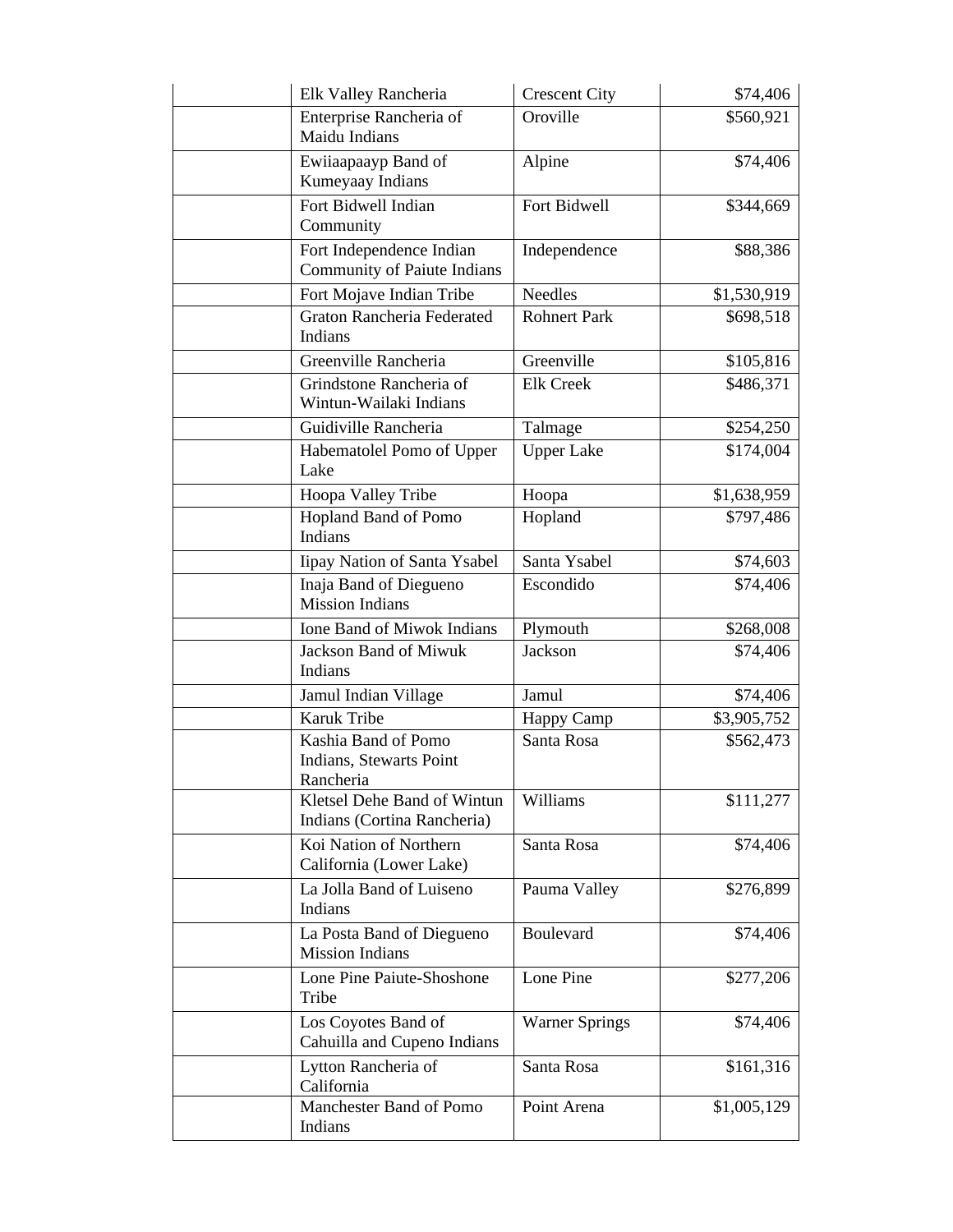| Manzanita Band of Diegueno<br><b>Mission Indians</b> | Boulevard            | \$74,406    |
|------------------------------------------------------|----------------------|-------------|
| Mechoopda Indian Tribe of<br>Chico Rancheria         | Chico                | \$338,491   |
| Mesa Grande Band of<br>Diegueno Mission Indians      | Santa Ysabel         | \$301,963   |
| Middletown Rancheria of<br>Pomo Indians              | Middletown           | \$132,053   |
| Mooretown Rancheria of<br>Maidu Indians              | Oroville             | \$824,516   |
| Morongo Band of Mission<br>Indians                   | Banning              | \$358,806   |
| Northfork Rancheria of<br>Mono Indians               | North Fork           | \$1,077,996 |
| Pala Band of Mission Indians                         | Pala                 | \$502,345   |
| Paskenta Band of Nomlaki<br>Indians                  | Corning              | \$245,399   |
| Pauma Band of Luiseno<br><b>Mission Indians</b>      | Pauma Valley         | \$74,575    |
| Pechanga Band of Luiseno<br><b>Mission Indians</b>   | Temecula             | \$75,264    |
| Picayune Rancheria of<br>Chukchansi Indians          | Oakhurst             | \$849,418   |
| Pinoleville Pomo Nation                              | Ukiah                | \$227,803   |
| Pit River Tribe                                      | Burney               | \$1,246,220 |
| Potter Valley Tribe                                  | Ukiah                | \$74,406    |
| Quartz Valley Indian<br>Community                    | Fort Jones           | \$279,090   |
| Ramona Band of Cahuilla                              | Anza                 | \$74,406    |
| Redding Rancheria                                    | Redding              | \$162,073   |
| Redwood Valley Rancheria                             | Redwood Valley       | \$249,233   |
| Resighini Rancheria                                  | Klamath              | \$74,406    |
| Rincon Band of Luiseno<br><b>Mission Indians</b>     | <b>Valley Center</b> | \$349,474   |
| Robinson Rancheria                                   | Nice                 | \$369,015   |
| Round Valley Indian Tribes                           | Covelo               | \$3,361,837 |
| San Manuel Band of Mission<br>Indians                | Highland             | \$74,417    |
| San Pasqual Band of<br>Diegueno Mission Indians      | <b>Valley Center</b> | \$324,199   |
| Santa Rosa Band of Cahuilla<br>Indians               | Anza                 | \$74,476    |
| Santa Rosa Indian<br>Community                       | Lemoore              | \$508,466   |
| Santa Ynez Band of<br><b>Chumash Mission Indians</b> | Santa Ynez           | \$259,497   |
| Scotts Valley Band of Pomo<br>Indians                | Lakeport             | \$153,639   |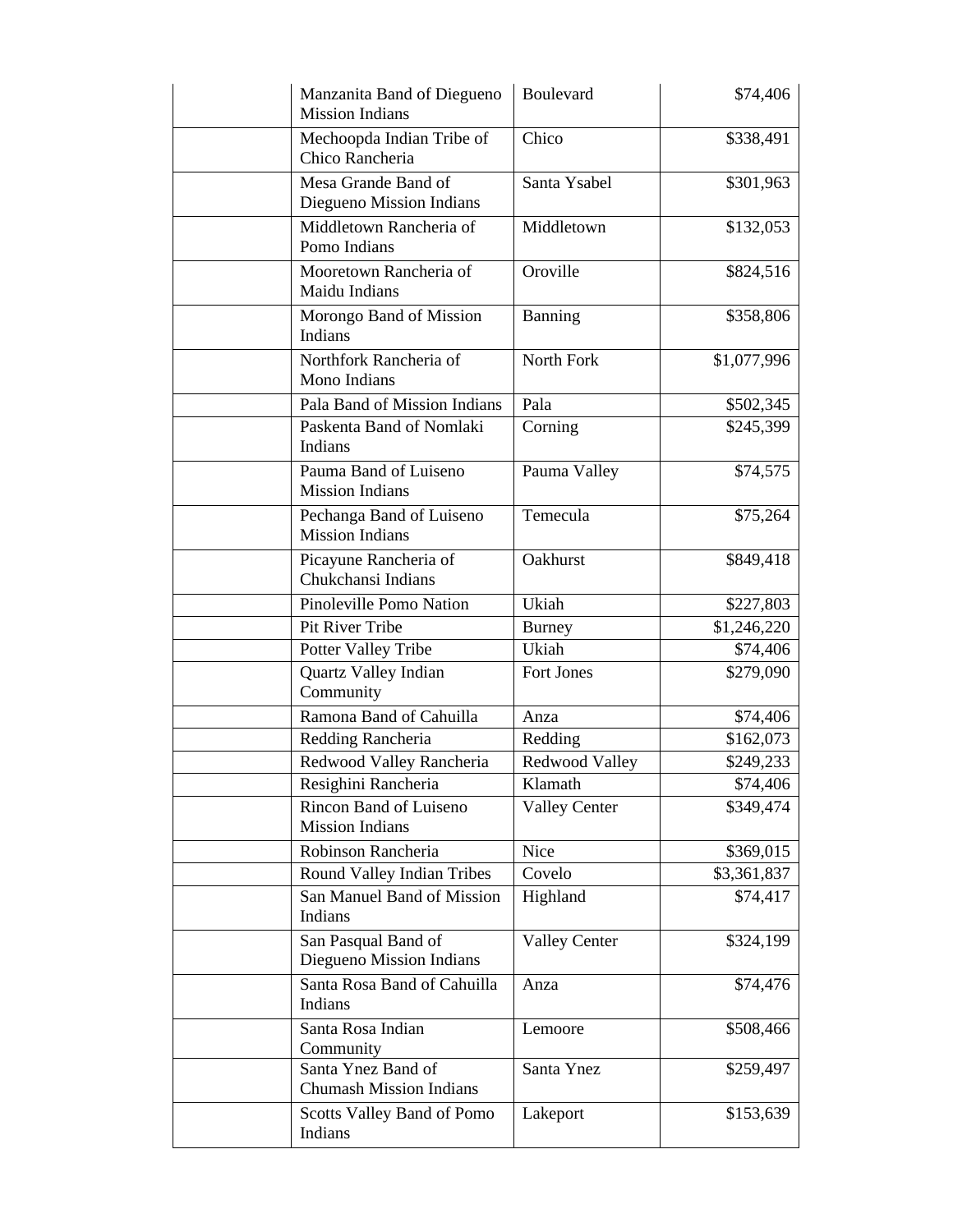|             | Sherwood Valley Rancheria<br>of Pomo Indians          | Willits                | \$559,205   |
|-------------|-------------------------------------------------------|------------------------|-------------|
|             | Shingle Springs Band of<br>Miwok Indians              | <b>Shingle Springs</b> | \$231,235   |
|             | Soboba Band of Luiseno<br>Indians                     | San Jacinto            | \$319,377   |
|             | Susanville Indian Rancheria                           | Susanville             | \$782,568   |
|             | Sycuan Band of Kumeyaay<br>Nation                     | El Cajon               | \$74,406    |
|             | Table Mountain Rancheria                              | Friant                 | \$74,406    |
|             | Tejon Indian Tribe                                    | <b>Bakersfield</b>     | \$74,406    |
|             | Tolowa Dee-ni' Nation<br>(Smith River Rancheria)      | <b>Smith River</b>     | \$859,139   |
|             | <b>Torres-Martinez Desert</b><br>Cahuilla Indians     | Thermal                | \$188,930   |
|             | Tule River Indian Tribe                               | Porterville            | \$1,385,330 |
|             | Tuolumne Band of Me-Wuk<br>Indians                    | Tuolumne               | \$316,357   |
|             | Twenty-Nine Palms Band of<br><b>Mission Indians</b>   | Coachella              | \$74,406    |
|             | United Auburn Indian<br>Community                     | Auburn                 | \$131,783   |
|             | Utu Utu Gwaiti Paiute Tribe                           | Benton                 | \$74,406    |
|             | Viejas Group of Capitan<br><b>Grande Band</b>         | Alpine                 | \$187,844   |
|             | Wilton Rancheria                                      | <b>Elk Grove</b>       | \$357,608   |
|             | Wiyot Tribe (Table Bluff)                             | Loleta                 | \$74,406    |
|             | <b>Yocha Dehe Wintun Nation</b><br>(Rumsey Rancheria) | <b>Brooks</b>          | \$74,406    |
|             | <b>Yurok Tribe</b>                                    | Klamath                | \$4,260,302 |
| Colorado    | Southern Ute Indian Tribe                             | Ignacio                | \$1,194,228 |
|             | Ute Mountain Ute Tribe                                | Towaoc                 | \$1,299,244 |
| Connecticut | Mashantucket Pequot Indian<br>Tribe                   | Mashantucket           | \$74,406    |
| Florida     | Miccosukee Tribe                                      | Miami                  | \$74,406    |
|             | Seminole Tribe of Florida                             | Hollywood              | \$1,000,208 |
| Idaho       | Coeur D'Alene Tribe                                   | Plummer                | \$1,007,836 |
|             | Kootenai Tribe                                        | <b>Bonners Ferry</b>   | \$82,720    |
|             | Nez Perce Tribe                                       | Lapwai                 | \$1,270,413 |
|             | Shoshone-Bannock Tribes,<br>Ft. Hall Reservation      | Fort Hall              | \$1,357,868 |
| Iowa        | Sac & Fox Tribe of the<br>Mississippi, IA             | Tama                   | \$237,215   |
| Kansas      | Iowa Tribe of Kansas and<br>Nebraska                  | White Cloud            | \$479,476   |
|             | Kickapoo Tribe of Kansas                              | Horton                 | \$833,914   |
|             | Prairie Band Potawatomi<br>Nation                     | Mayetta                | \$253,430   |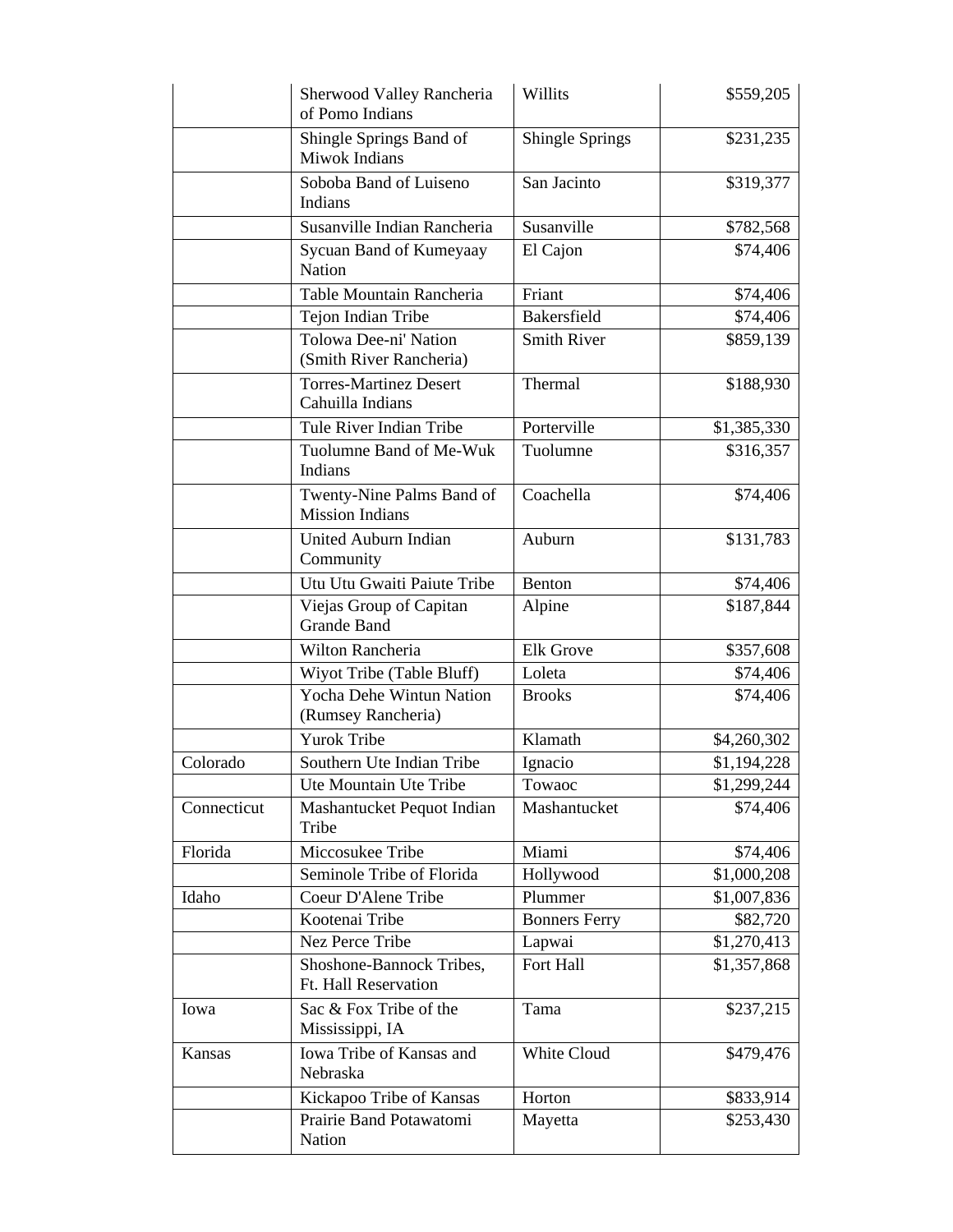|               | Sac and Fox Nation of<br>Missouri                               | Reserve               | \$222,281   |
|---------------|-----------------------------------------------------------------|-----------------------|-------------|
| Louisiana     | Chitimacha Tribe                                                | Charenton             | \$135,138   |
|               | Coushatta Tribe                                                 | Elton                 | \$74,406    |
|               | Jena Band of Choctaw<br>Indians                                 | Jena                  | \$74,406    |
|               | Tunica-Biloxi Tribe                                             | Marksville            | \$239,394   |
| Massachusetts | Mashpee Wampanoag Tribe                                         | Mashpee               | \$821,468   |
|               | Wampanoag Tribe of Gay<br>Head (Aquinnah)                       | Chilmark              | \$555,365   |
| Maine         | <b>Aroostook Band of Micmacs</b>                                | Presque Isle          | \$866,973   |
|               | <b>Houlton Band of Maliseet</b><br>Indians                      | Houlton               | \$641,363   |
|               | Passamaquoddy Tribe                                             | Princeton             | \$983,841   |
|               | <b>Penobscot Nation</b>                                         | <b>Indian Island</b>  | \$959,745   |
|               | <b>Pleasant Point</b>                                           | Perry                 | \$796,508   |
| Michigan      | Bay Mills Indian Community                                      | <b>Brimley</b>        | \$761,344   |
|               | <b>Grand Traverse Band of</b><br>Ottawa and Chippewa<br>Indians | Peshawbestown         | \$1,251,117 |
|               | Hannahville Indian<br>Community                                 | Wilson                | \$201,394   |
|               | Keweenaw Bay Indian<br>Community                                | Baraga                | \$1,965,066 |
|               | Lac Vieux Desert Band of<br>Lake Superior Chippewa<br>Indians   | Watersmeet            | \$257,660   |
|               | Little River Band of Ottawa<br>Indians                          | Manistee              | \$291,767   |
|               | Little Traverse Bay Band of<br>Odawa Indians                    | <b>Harbor Springs</b> | \$598,260   |
|               | Match-e-be-nash-she-wish<br><b>Band of Pottawatomi Indians</b>  | Dorr                  | \$191,531   |
|               | Nottawaseppi Huron Band of<br>Potawatomi                        | Fulton                | \$429,467   |
|               | Pokagon Band of Potawatomi<br>Indians                           | Dowagiac              | \$2,132,489 |
|               | Saginaw Chippewa Indian<br>Tribe                                | Mt. Pleasant          | \$1,595,143 |
|               | Sault Ste. Marie Tribe of<br>Chippewa Indians                   | Sault Ste. Marie      | \$5,077,021 |
| Minnesota     | Boise Forte Band, Minnesota<br>Chippewa Tribe                   | Nett Lake             | \$1,029,961 |
|               | Fond Du Lac Band,<br>Minnesota Chippewa Tribe                   | Cloquet               | \$3,492,377 |
|               | Grand Portage Band,<br>Minnesota Chippewa Tribe                 | <b>Grand Portage</b>  | \$415,612   |
|               | Leech Lake Band, Minnesota<br>Chippewa Tribe                    | <b>Cass Lake</b>      | \$4,023,388 |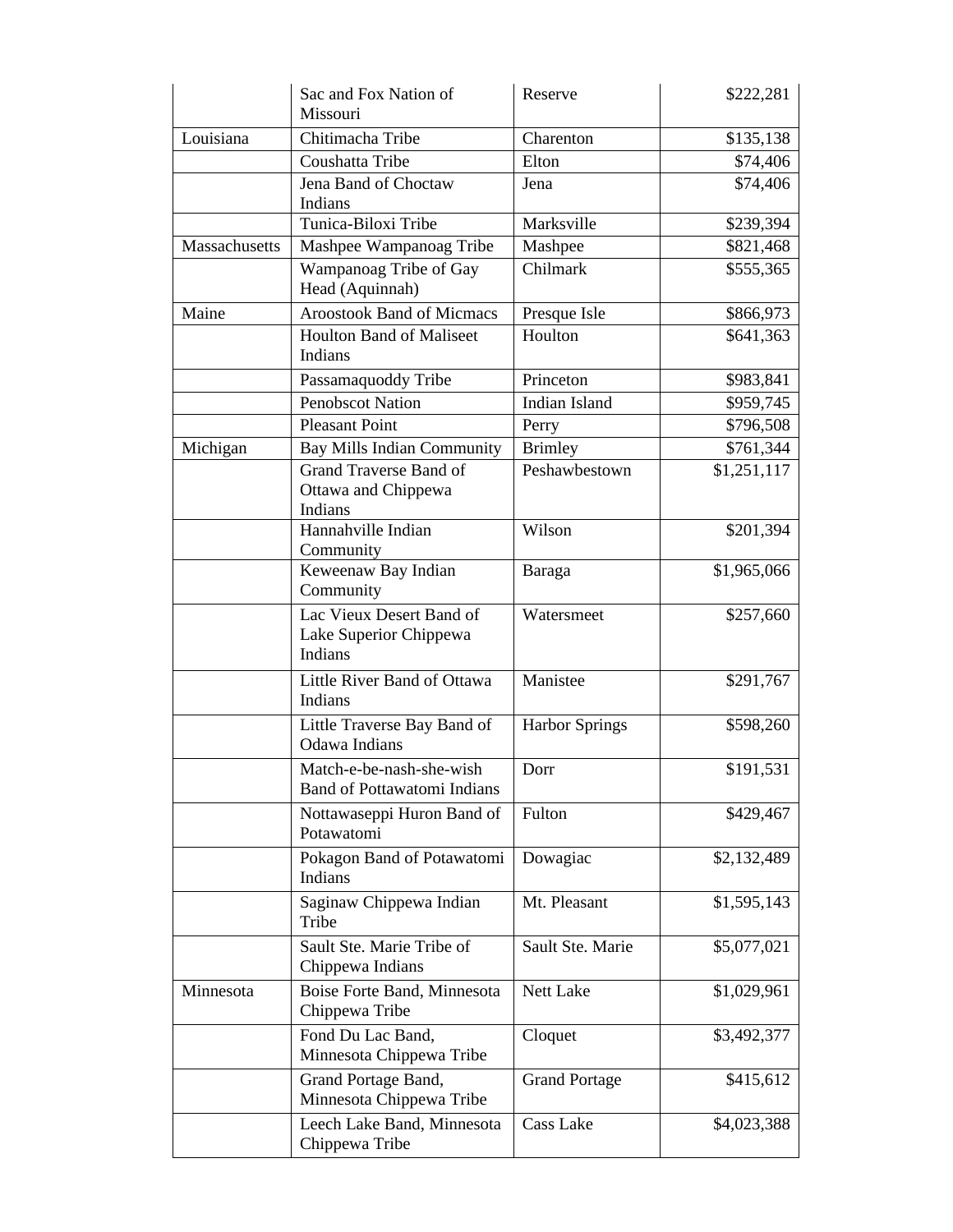|             | Lower Sioux Indian<br>Community                         | Morton               | \$177,118   |
|-------------|---------------------------------------------------------|----------------------|-------------|
|             | Mille Lacs Band, Minnesota<br>Chippewa Tribe            | Onamia               | \$1,535,940 |
|             | Red Lake Band of Chippewa<br>Indians                    | <b>Red Lake</b>      | \$4,552,364 |
|             | Shakopee Mdewakanton<br><b>Sioux Community</b>          | Prior Lake           | \$79,946    |
|             | <b>Upper Sioux Indian</b><br>Community                  | <b>Granite Falls</b> | \$286,803   |
|             | White Earth Band, Minnesota<br>Chippewa Tribe           | White Earth          | \$3,336,124 |
| Mississippi | Mississippi Band of Choctaw<br>Indians                  | Choctaw              | \$3,227,785 |
| Missouri    | <b>Eastern Shawnee Tribe</b>                            | Wyandotte            | \$74,634    |
| Montana     | Apsaalooke Nation (Crow)                                | Crow Agency          | \$2,532,455 |
|             | Assiniboine & Sioux Tribes<br>of Ft. Peck               | Poplar               | \$5,034,206 |
|             | <b>Blackfeet Tribe</b>                                  | <b>Browning</b>      | \$6,677,813 |
|             | Chippewa Cree Indians of the<br>Rocky Boy's Reservation | <b>Box Elder</b>     | \$2,511,634 |
|             | Fort Belknap Indian<br>Community                        | Harlem               | \$2,045,087 |
|             | Little Shell Tribe of<br>Chippewa Indians               | <b>Great Falls</b>   | \$1,951,994 |
|             | Northern Cheyenne Tribe                                 | Lame Deer            | \$2,873,862 |
|             | Salish and Kootenai Tribes                              | Pablo                | \$4,990,579 |
| Nebraska    | Omaha Tribe                                             | Macy                 | \$1,498,205 |
|             | Ponca Tribe of Nebraska                                 | Niobrara             | \$2,270,981 |
|             | <b>Santee Sioux Nation</b>                              | Niobrara             | \$949,710   |
|             | Winnebago Tribe                                         | Winnebago            | \$1,501,265 |
| Nevada      | Duck Valley Shoshone-<br><b>Paiute Tribes</b>           | Owyhee               | \$2,122,400 |
|             | Duckwater Shoshone Tribe                                | Duckwater            | \$497,111   |
|             | Ely Shoshone Tribe                                      | Ely                  | \$652,783   |
|             | Fallon Paiute-Shoshone Tribe                            | Fallon               | \$1,427,668 |
|             | Fort McDermitt Paiute and<br><b>Shoshone Tribes</b>     | McDermitt            | \$487,864   |
|             | Las Vegas Tribe of Paiute<br>Indians                    | Las Vegas            | \$74,406    |
|             | <b>Lovelock Paiute Tribe</b>                            | Lovelock             | \$132,672   |
|             | Moapa Band of Paiute<br>Indians                         | Moapa                | \$430,272   |
|             | Pyramid Lake Paiute Tribe                               | Nixon                | \$1,537,536 |
|             | Reno-Sparks Indian Colony                               | Reno                 | \$1,243,980 |
|             | <b>Summit Lake Paiute Tribe</b>                         | <b>Sparks</b>        | \$74,406    |
|             | Te-Moak Tribe of Western<br>Shoshone Indians            | Elko                 | \$1,324,120 |
|             | <b>Walker River Paiute Tribe</b>                        | Schurz               | \$2,009,943 |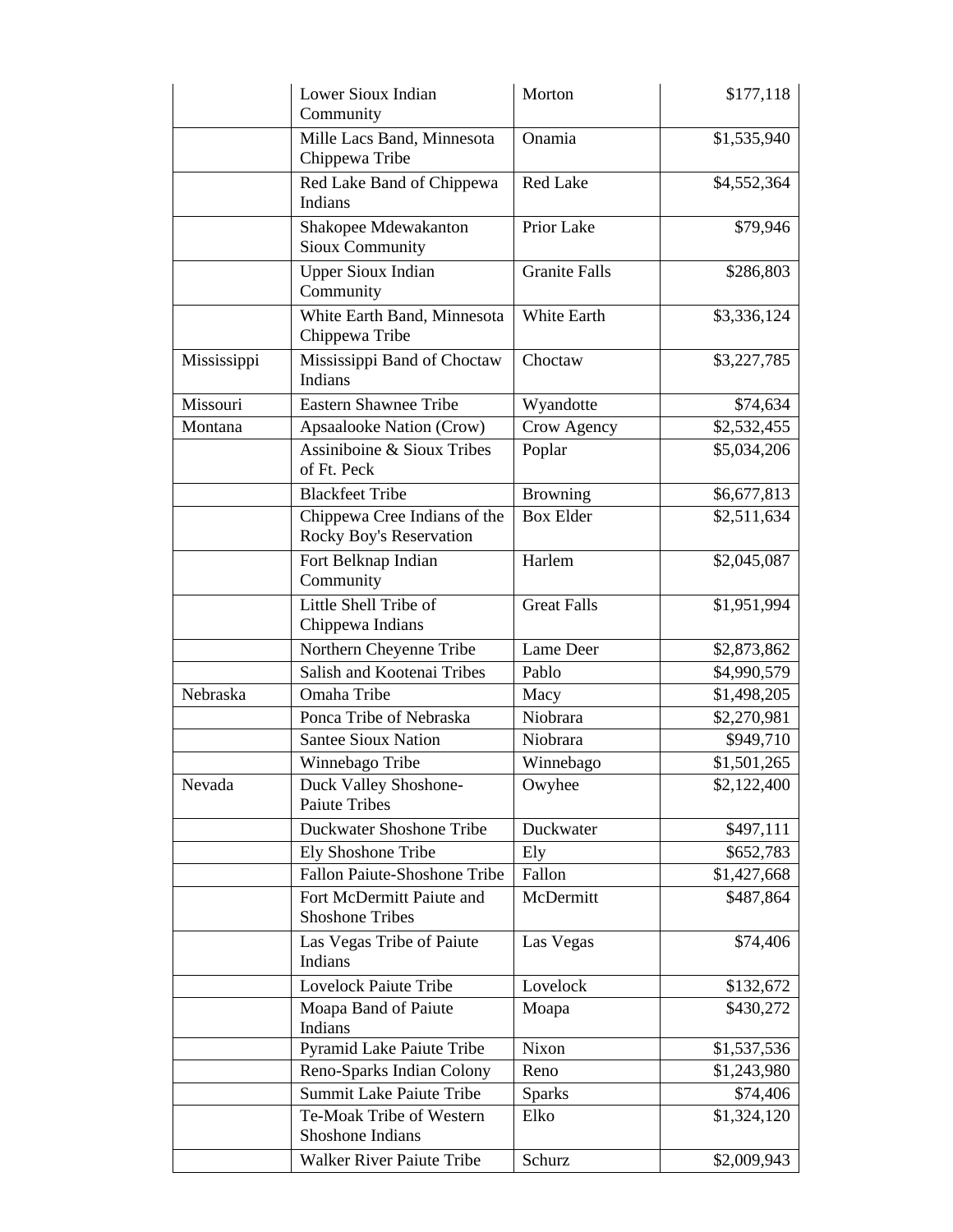|                   | <b>Washoe Tribe</b>                         | Gardnerville            | \$1,512,055  |
|-------------------|---------------------------------------------|-------------------------|--------------|
|                   | Winnemucca Indian Colony                    | Reno                    | \$74,406     |
|                   | Yerington Paiute Tribe                      | Yerington               | \$743,276    |
|                   | Yomba Shoshone Tribe                        | Austin                  | \$309,357    |
| New Mexico        | Acoma Pueblo                                | Acoma Pueblo            | \$1,026,562  |
|                   | Cochiti Pueblo                              | Cochiti Pueblo          | \$249,072    |
|                   | Isleta Pueblo                               | Isleta Pueblo           | \$942,315    |
|                   | Jemez Pueblo                                | Jemez Pueblo            | \$480,564    |
|                   | Jicarilla Apache Nation                     | Dulce                   | \$1,366,708  |
|                   | Kewa Pueblo (Santo                          | Santo Domingo           | \$790,510    |
|                   | Domingo)                                    | Pueblo                  |              |
|                   | Laguna Pueblo                               | Laguna Pueblo           | \$1,510,121  |
|                   | Mescalero Apache Tribe                      | Mescalero               | \$2,165,929  |
|                   | Nambe Pueblo                                | Santa Fe                | \$330,509    |
|                   | Ohkay Owingeh (San Juan<br>Pueblo)          | Ohkay Owingeh<br>Pueblo | \$737,182    |
|                   | Picuris Pueblo                              | Penasco                 | \$83,947     |
|                   | Pojoaque Pueblo                             | Santa Fe                | \$129,665    |
|                   | San Felipe Pueblo                           | San Felipe Pueblo       | \$482,525    |
|                   | San Ildefonso Pueblo                        | Santa Fe                | \$322,844    |
|                   | Sandia Pueblo                               | Bernalillo              | \$179,343    |
|                   | Santa Ana Pueblo                            | Santa Ana Pueblo        | \$183,878    |
|                   | Santa Clara Pueblo                          | Espanola                | \$704,616    |
|                   | <b>Taos Pueblo</b>                          | Taos                    | \$488,142    |
|                   | <b>Tesuque Pueblo</b>                       | Santa Fe                | \$122,032    |
|                   | Zia Pueblo                                  | Zia Pueblo              | \$246,585    |
|                   | Zuni Tribe                                  | Zuni                    | \$2,719,570  |
| New York          | Cayuga Nation                               | Seneca Falls            | \$269,677    |
|                   | Oneida Indian Nation of New<br>York         | Verona                  | \$741,714    |
|                   | Seneca Nation of New York                   | Irving                  | \$2,524,753  |
|                   | <b>Shinnecock Indian Nation</b>             | Southampton             | \$97,740     |
|                   | St. Regis Mohawk Tribe                      | Akwesasne               | \$1,500,053  |
|                   | Tonawanda Band of Seneca                    | <b>Basom</b>            | \$74,406     |
|                   | <b>Tuscarora Nation</b>                     | Lewiston                | \$74,406     |
| North<br>Carolina | Coharie Tribe                               | Clinton,                | \$540,310    |
|                   | Eastern Band of Cherokee<br>Indians         | Cherokee                | \$3,199,101  |
|                   | Haliwa-Saponi Indian Tribe                  | Hollister               | \$968,988    |
|                   | Lumbee Tribe of North<br>Carolina           | Pembroke                | \$14,043,854 |
|                   | Waccamaw Siouan Tribe                       | <b>Bolton</b>           | \$278,646    |
| North Dakota      | Spirit Lake Tribe                           | Fort Totten             | \$2,916,375  |
|                   | <b>Standing Rock Sioux Tribe</b>            | Fort Yates              | \$5,752,831  |
|                   | Three Affiliated Tribes of<br>Fort Berthold | New Town                | \$3,969,184  |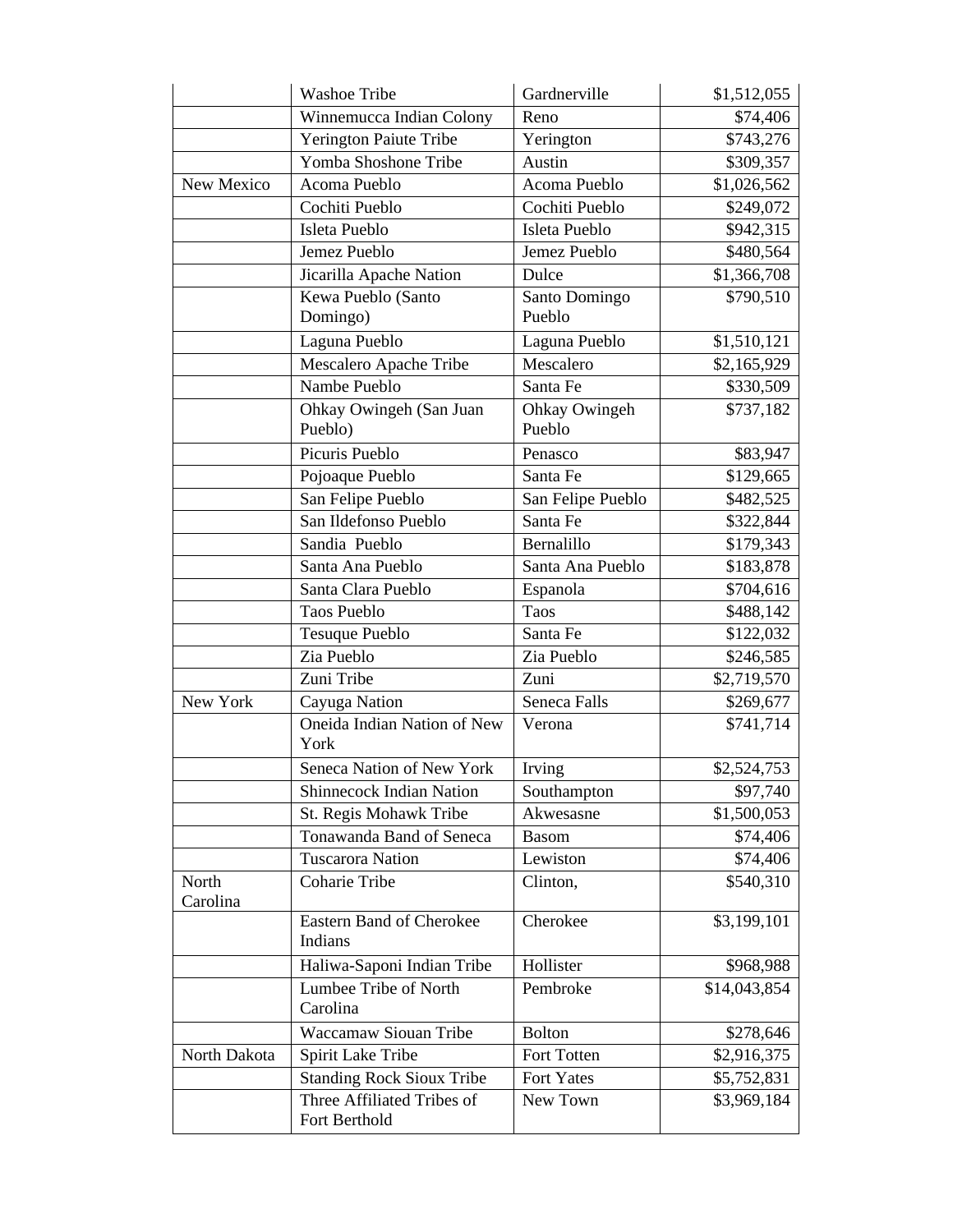|          | Turtle Mountain Band of<br>Chippewa Indians                  | <b>Belcourt</b>     | \$7,304,066  |
|----------|--------------------------------------------------------------|---------------------|--------------|
| Oklahoma | Absentee-Shawnee Tribe                                       | Shawnee             | \$2,986,691  |
|          | Alabama-Quassarte Tribal<br>Town                             | Wetumka             | \$138,336    |
|          | Apache Tribe                                                 | Anadarko            | \$1,146,812  |
|          | Caddo Nation                                                 | <b>Binger</b>       | \$523,256    |
|          | <b>Cherokee Nation</b>                                       | Tahlequah           | \$29,354,475 |
|          | Cheyenne and Arapaho<br><b>Tribes</b>                        | Concho              | \$2,045,207  |
|          | Chickasaw Nation                                             | Ada                 | \$11,991,483 |
|          | <b>Choctaw Nation</b>                                        | Durant              | \$10,320,673 |
|          | Citizen Potawatomi Nation                                    | Shawnee             | \$2,345,998  |
|          | <b>Comanche Nation</b>                                       | Lawton              | \$2,292,198  |
|          | Delaware Nation (Western)                                    | Anadarko            | \$93,216     |
|          | Delaware Tribe of Indians<br>(Eastern)                       | <b>Bartlesville</b> | \$576,437    |
|          | Fort Sill Apache Tribe                                       | Apache              | \$78,372     |
|          | Iowa Tribe of Oklahoma                                       | Perkins             | \$99,117     |
|          | <b>Kaw Nation</b>                                            | Kaw City            | \$766,766    |
|          | Kialegee Tribal Town                                         | Wetumka             | \$218,086    |
|          | Kickapoo Tribe of Oklahoma                                   | McLoud              | \$406,082    |
|          | Kiowa Indian Tribe                                           | Carnegie            | \$1,076,951  |
|          | Miami Tribe                                                  | Miami               | \$74,427     |
|          | Modoc Tribe                                                  | Miami               | \$142,592    |
|          | Muscogee (Creek) Nation                                      | Okmulgee            | \$15,983,004 |
|          | <b>Osage Nation</b>                                          | Pawhuska            | \$1,257,348  |
|          | Otoe-Missouria Tribe                                         | Red Rock            | \$354,952    |
|          | Ottawa Tribe                                                 | Miami               | \$213,517    |
|          | <b>Pawnee Nation</b>                                         | Pawnee              | \$569,774    |
|          | Peoria Tribe                                                 | Miami               | \$1,475,262  |
|          | Ponca Tribe of Indians of<br>Oklahoma                        | Ponca City          | \$904,145    |
|          | Quapaw Tribe                                                 | Quapaw              | \$173,846    |
|          | Sac and Fox Nation,<br>Oklahoma                              | Stroud              | \$1,491,918  |
|          | <b>Seminole Nation</b>                                       | Wewoka              | \$1,712,594  |
|          | Seneca-Cayuga Nation                                         | Grove               | \$132,741    |
|          | <b>Shawnee Tribe</b>                                         | Miami               | \$74,406     |
|          | Thlopthlocco Tribal Town                                     | Okemah              | \$248,075    |
|          | Tonkawa Tribe                                                | Tonkawa             | \$540,530    |
|          | United Keetoowah Band of<br>Cherokee Indians                 | Tahlequah           | \$1,130,882  |
|          | Wichita and Affiliated Tribes                                | Anadarko            | \$460,590    |
|          | <b>Wyandotte Nation</b>                                      | Wyandotte           | \$473,595    |
| Oregon   | <b>Burns Paiute Tribe</b>                                    | <b>Burns</b>        | \$151,748    |
|          | Coos, Lower Umpqua and<br><b>Siuslaw Confederated Tribes</b> | Coos Bay            | \$934,360    |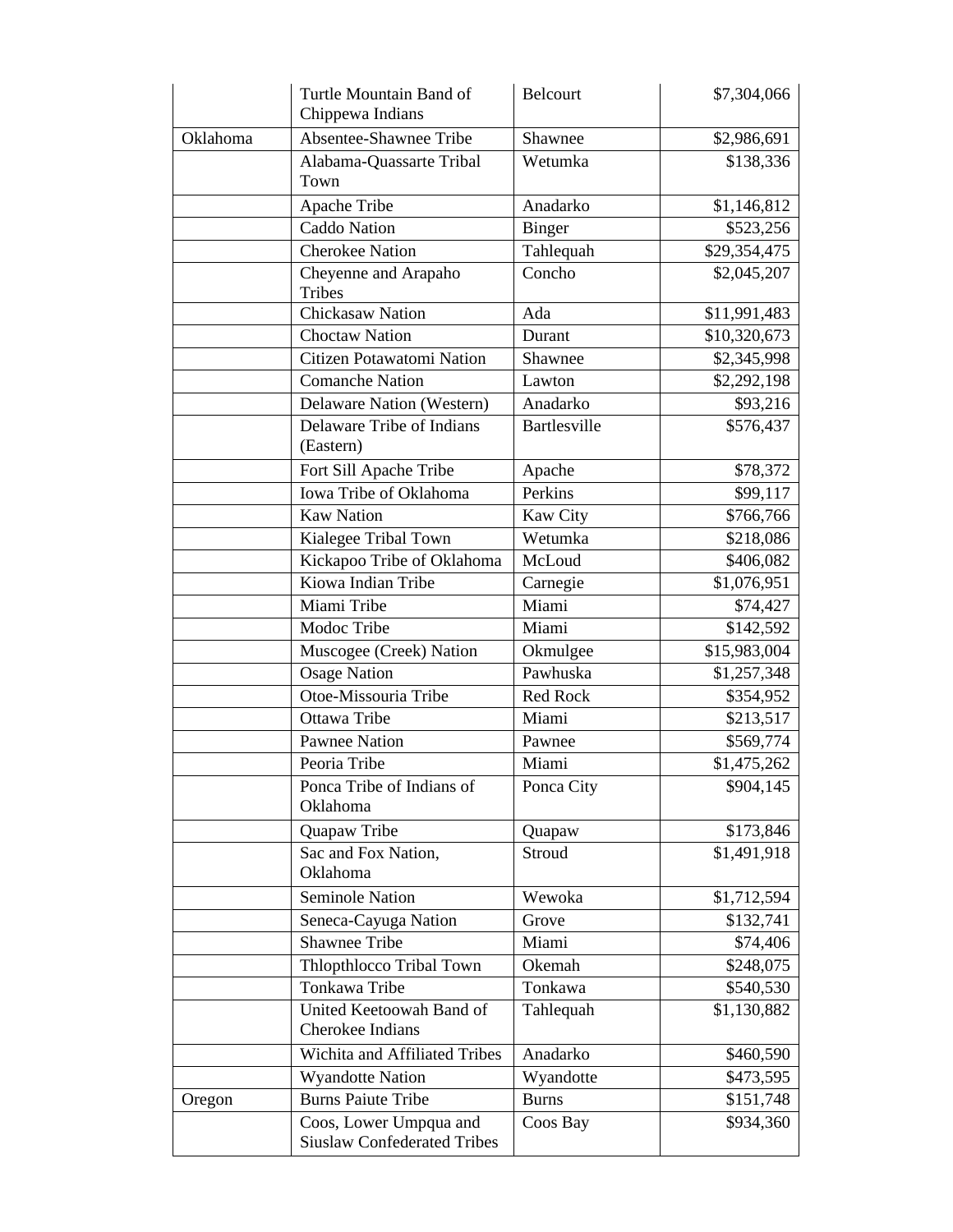| \$967,143<br>Cow Creek Band of Umpqua<br>Roseburg<br>Tribe<br><b>Grand Ronde Confederated</b><br><b>Grand Ronde</b><br>\$2,811,253 |
|------------------------------------------------------------------------------------------------------------------------------------|
|                                                                                                                                    |
|                                                                                                                                    |
|                                                                                                                                    |
| <b>Tribes</b>                                                                                                                      |
| <b>Klamath Tribes</b><br>Chiloquin<br>\$1,537,490                                                                                  |
| <b>Siletz Confederated Tribes</b><br>Siletz<br>\$4,146,744                                                                         |
| Pendleton<br><b>Umatilla Confederated Tribes</b><br>\$2,002,023                                                                    |
| <b>Warm Springs</b><br>Warm Springs Confederated<br>\$1,514,297<br><b>Tribes</b>                                                   |
| Rhode Island<br>Charlestown<br>Narragansett Indian Tribe<br>\$417,486                                                              |
| Catawba Indian Nation<br>Rock Hill<br>South<br>\$1,474,837                                                                         |
| Carolina                                                                                                                           |
| South Dakota<br><b>Cheyenne River Sioux</b><br>Eagle Butte<br>\$5,503,951                                                          |
| <b>Crow Creek Sioux Tribe</b><br>Fort Thompson<br>\$1,602,651                                                                      |
| Flandreau Santee Sioux Tribe<br>Flandreau<br>\$392,542                                                                             |
| Lower Brule Sioux Tribe<br><b>Lower Brule</b><br>\$1,366,110                                                                       |
| Oglala Lakota Sioux Tribe<br>Pine Ridge<br>\$11,500,042                                                                            |
| Rosebud Sioux Tribe<br>Rosebud<br>\$7,421,424                                                                                      |
| Sisseton-Wahpeton Oyate<br><b>Agency Village</b><br>\$3,772,198                                                                    |
| <b>Yankton Sioux Tribe</b><br>Wagner<br>\$2,208,943                                                                                |
| Alabama-Coushatta Tribe of<br>Livingston<br>\$164,809<br>Texas                                                                     |
| Texas                                                                                                                              |
| Kickapoo Traditional Tribe<br><b>Eagle Pass</b><br>\$172,930                                                                       |
| of Texas                                                                                                                           |
| Ysleta Del Sur Pueblo<br>El Paso<br>\$1,856,932                                                                                    |
| <b>Goshute Reservation</b><br>Utah<br>\$435,888<br>Ibapah<br><b>Confederated Tribes</b>                                            |
| Northwestern Band of the<br><b>Brigham City</b><br>\$197,591<br><b>Shoshone Nation</b>                                             |
| Paiute Indian Tribe of Utah<br>Cedar City<br>\$1,987,022                                                                           |
| <b>Skull Valley</b><br>\$74,406<br>Skull Valley Band of                                                                            |
| Goshute Indians                                                                                                                    |
| Ute Indian Tribe of the<br>\$1,505,578<br>Fort Duchesne<br>Uintah & Ouray Reservation                                              |
| Virginia<br>Chickahominy Indian Tribe<br>Providence Forge<br>\$262,063                                                             |
| Chickahominy Indian Tribe-<br>\$74,418<br>Providence Forge<br><b>Eastern Division</b>                                              |
| Monacan Indian Nation<br>\$302,115<br>Amherst                                                                                      |
| Nansemond Indian Tribe<br>Suffolk<br>\$140,897                                                                                     |
| Pamunkey Indian Tribe<br>King William<br>\$74,406                                                                                  |
| Rappahannock Tribe, Inc.<br><b>Indian Neck</b><br>\$74,571                                                                         |
| <b>Upper Mattaponi Tribe</b><br>King William<br>\$176,569                                                                          |
| <b>Chehalis Confederated Tribes</b><br>Oakville<br>\$1,061,087<br>Washington                                                       |
| <b>Colville Confederated Tribes</b><br>Nespelem<br>\$5,384,662                                                                     |
| <b>Cowlitz Indian Tribe</b><br>Longview<br>\$1,552,350                                                                             |
| Hoh Indian Tribe<br>Forks<br>\$125,952                                                                                             |
| Jamestown S'Klallam Tribe<br>\$301,939<br>Sequim                                                                                   |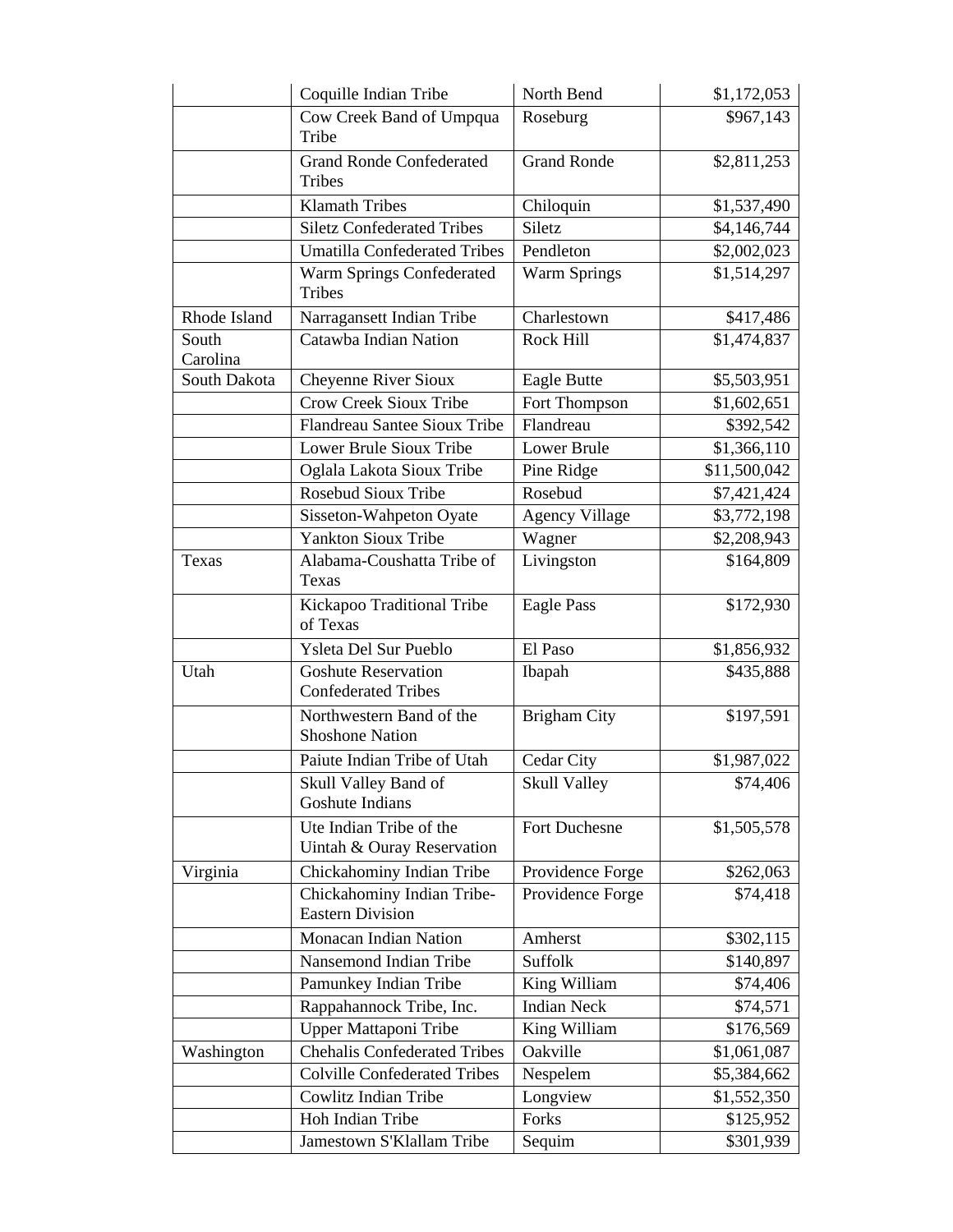|                        | Kalispel Indian Community      | Usk                      | \$267,363   |
|------------------------|--------------------------------|--------------------------|-------------|
|                        | Lower Elwha Tribal             | Port Angeles             | \$591,543   |
|                        | Community                      |                          |             |
|                        | Lummi Tribe                    | Bellingham               | \$3,287,194 |
|                        | Makah Indian Tribe             | Neah Bay                 | \$883,138   |
|                        | Muckleshoot Indian Tribe       | Auburn                   | \$1,612,084 |
| Nisqually Indian Tribe |                                | Olympia                  | \$535,962   |
|                        | Nooksack Indian Tribe          | Deming                   | \$825,710   |
|                        | Port Gamble S'Klallam Tribe    | Kingston                 | \$990,970   |
|                        | Puyallup Tribe                 | Tacoma                   | \$3,250,983 |
|                        | Quileute Tribe                 | La Push                  | \$649,322   |
|                        | Quinault Indian Nation         | Taholah                  | \$1,977,155 |
|                        | <b>Samish Indian Nation</b>    | Anacortes                | \$903,427   |
|                        | Sauk-Suiattle Indian Tribe     | Darrington               | \$551,605   |
|                        | Shoalwater Bay Indian Tribe    | Tokeland                 | \$224,404   |
|                        | Skokomish Indian Tribe         | <b>Skokomish Nation</b>  | \$590,051   |
|                        | Snoqualmie Indian Tribe        | Snoqualmie               | \$249,938   |
|                        | Spokane Tribe                  | Wellpinit                | \$2,357,312 |
|                        | Squaxin Island Tribe           | Shelton                  | \$832,687   |
|                        | Stillaguamish Tribe            | Arlington                | \$227,868   |
|                        | Suquamish Indian Tribe         | Suquamish                | \$835,215   |
|                        | Swinomish Indian Tribal        | La Conner                | \$1,208,375 |
|                        | Community                      |                          |             |
|                        | <b>Tulalip Tribes</b>          | Tulalip                  | \$3,388,559 |
|                        | <b>Upper Skagit Tribe</b>      | Sedro Woolley            | \$1,472,112 |
|                        | Yakama Indian Nation           | Toppenish                | \$6,256,353 |
| Wisconsin              | Bad River Band of the Lake     | Odanah                   | \$1,618,950 |
|                        | Superior Tribe of Chippewa     |                          |             |
|                        | Forest County Potawatomi       | Crandon                  | \$341,057   |
|                        | Community                      |                          |             |
|                        | Ho-Chunk Nation                | <b>Black River Falls</b> | \$3,817,681 |
|                        | Lac Courte Oreilles Band of    | Hayward,                 | \$3,210,462 |
|                        | Lake Superior Chippewa         |                          |             |
|                        | Lac Du Flambeau Band of        | Lac du Flambeau          | \$1,836,852 |
|                        | Lake Superior Chippewa         |                          |             |
|                        | Menominee Indian Tribe         | Keshena                  | \$2,775,307 |
|                        | Oneida Nation, Wisconsin       | Oneida                   | \$3,988,626 |
|                        | Red Cliff Band of Lake         | Bayfield                 | \$1,111,310 |
|                        | Superior Chippewa              |                          |             |
|                        | Saint Croix Chippewa           | Webster                  | \$1,636,039 |
|                        | Indians                        |                          |             |
|                        | Sokaogon Chippewa<br>Community | Crandon                  | \$935,403   |
|                        | Stockbridge-Munsee             | Bowler                   | \$529,544   |
|                        | Community                      |                          |             |
| Wyoming                | Arapaho Tribe of the Wind      | Fort Washakie            | \$2,152,586 |
|                        | <b>River Reservation</b>       |                          |             |
|                        | Eastern Shoshone Tribe of      | Fort Washakie            | \$1,479,825 |
|                        | the Wind River Reservation     |                          |             |